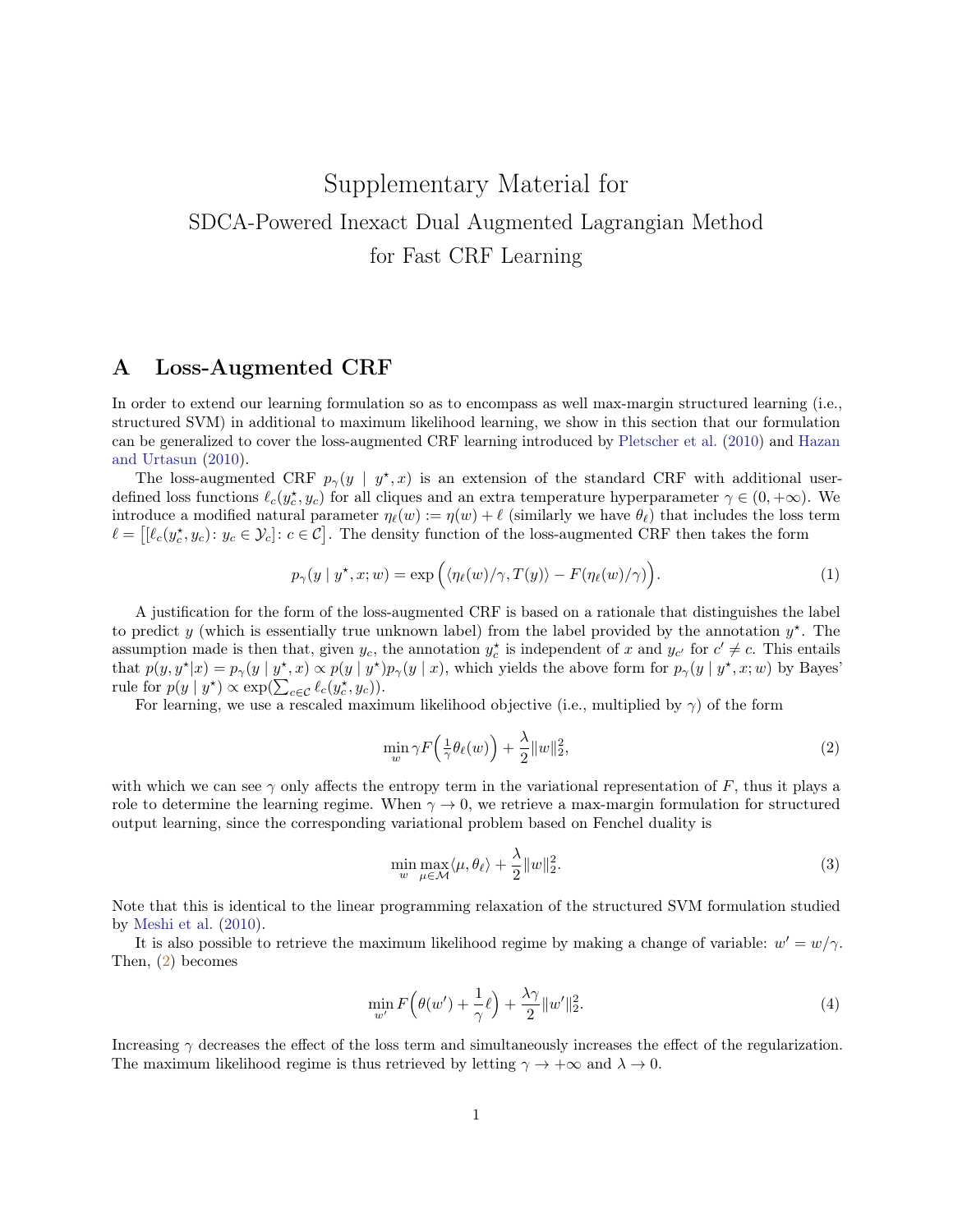### B Derivations of dual, and relaxed primal and dual objectives

In this section, we derive the dual objective  $D(\mu)$  of  $P(\nu)$ . Given the augmented Lagrangian  $D_{\rho}(\mu, \xi)$ , we first introduce a relaxed primal  $\tilde{P}_{\rho}(w,\delta,\xi)$  involving a new primal variable  $\delta$  whose components can be interpreted as messages exchanged between cliques in the context of marginal inference via message-passing algorithms. The partial minimization with respect to  $\delta$  then yields the corresponding primal of  $D_{\rho}(\mu,\xi)$  with respect to  $\mu$ for a fixed  $\xi: P_{\rho}(w,\xi) := \min_{\delta} \tilde{P}_{\rho}(w,\delta,\xi)$ , which can be interpreted as a Moreau-Yoshida smoothing of the original objective  $P_{\rho}(w)$ .

#### B.1 Derivation of the dual objective  $D(\mu)$

Given that  $\theta_{\ell}(w) = \Psi^{\intercal} w + \ell$  and introducing the Fenchel conjugate of  $F_{\mathcal{L}}$ , we have

$$
P(w) = \gamma F_{\mathcal{L}} \left( \frac{1}{\gamma} \theta_{\ell}(w) \right) + \frac{\lambda}{2} ||w||_2^2
$$
  
= 
$$
\max_{\mu \in \mathcal{L}} \left[ \langle \Psi^{\mathsf{T}} w + \ell, \mu \rangle - \gamma F_{\mathcal{L}}^*(\mu) \right] + \frac{\lambda}{2} ||w||_2^2.
$$

Given that the local polytope constraints are defined by linear inequalities, weak Slater constraint qualification are satisfied, so that strong duality holds and an equivalent dual problem in  $\mu$  is obtained by switching the order of  $\min_w$  and  $\max_u$ :

$$
D(\mu) = \langle \ell, \mu \rangle - \gamma F_{\mathcal{L}}^*(\mu) + \min_{w} \left[ \langle \Psi^{\mathsf{T}} w, \mu \rangle + \frac{\lambda}{2} ||w||_2^2 \right]
$$
  
=  $\langle \ell, \mu \rangle - \gamma F_{\mathcal{L}}^*(\mu) - \lambda \max_{w} \left[ -\frac{1}{\lambda} \langle \Psi \mu, w \rangle - \frac{1}{2} ||w||_2^2 \right]$   
=  $\langle \ell, \mu \rangle - \gamma F_{\mathcal{L}}^*(\mu) - \frac{1}{2\lambda} ||\Psi \mu||_2^2.$ 

## **B.2** Derivation of an extended primal  $\tilde{P}_{\rho}(w, \delta, \xi)$

<span id="page-1-0"></span>**Proposition 4.** For a fixed  $\xi$ , the primal objective function of  $D_{\rho}(\mu, \xi)$  takes the form

$$
P_\rho(w,\xi):=\min_\delta\Big[\tilde P_\rho(w,\delta,\xi):=\gamma F_{\mathcal I}\Big(\frac{\theta(w)+A^{\intercal}\delta}{\gamma}\Big)+\frac{\lambda}{2}\|w\|_2^2+\frac{\rho}{2}\|\delta-\xi\|^2\Big].
$$

*Proof.* Clearly, we have  $D(\mu) = \min_{\xi} D_{\rho}(\mu, \xi)$ . For a fixed value of  $\xi$ , consider the Lagrangian

$$
L_{\rho,\xi}(\mu,\nu,\nu',w,\delta) = \langle \ell,\mu \rangle - \gamma F_{\mathcal{I}}^*(\mu) - \frac{1}{2\lambda} ||\nu||^2 - \frac{1}{2\rho} ||\nu'||^2 + \langle \xi,\nu' \rangle + \langle w,\Psi\mu - \nu \rangle + \langle \delta,A\mu - \nu' \rangle;
$$

Then clearly  $\min_{w,\delta} L_{\rho,\xi}(\mu,\nu,\nu';w,\delta) = D_{\rho}(\mu,\xi)$ . We compute the associated primal as

$$
\tilde{P}_{\rho}(w,\delta,\xi) = \max_{\mu,\nu,\nu'} L_{\rho,\xi}(\mu,\nu,\nu',w,\delta)
$$
\n
$$
= \max_{u} \left[ \langle \mu, \ell + \Psi^{\mathsf{T}} w + A^{\mathsf{T}} \delta \rangle - \gamma F_{\mathcal{I}}^{*}(\mu) \right] + \max_{\nu} \left[ \langle \nu, -w \rangle - \frac{1}{2\lambda} ||\nu||^{2} \right] + \max_{\nu'} \left[ \langle \nu', \xi - \delta \rangle - \frac{1}{2\rho} ||\nu'||^{2} \right],
$$

 $\Box$ 

which yields the desired form of  $P_{\rho}(w,\xi) = \min_{\delta} \tilde{P}_{\rho}(w,\delta,\xi)$  upon expliciting Fenchel conjugates. Proposition 5.

$$
\min_{\delta} F_{\mathcal{I}}(\frac{1}{\gamma}(\theta(w) + A^{\mathsf{T}}\delta)) = F_{\mathcal{L}}(\frac{1}{\gamma}\theta(w)) \quad \text{and} \quad \min_{\xi,\delta} \tilde{P}_{\rho}(w,\delta,\xi) = P(w).
$$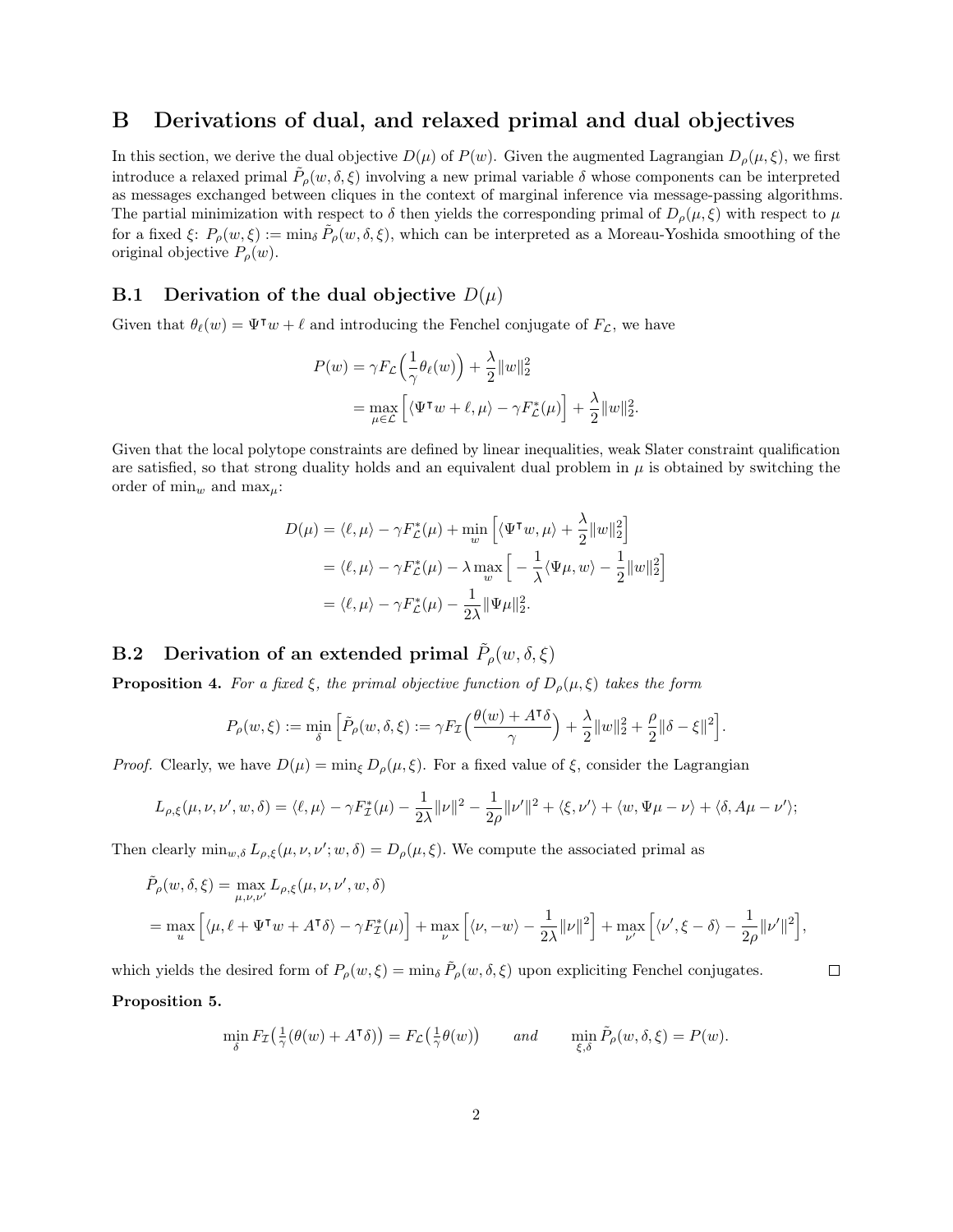Proof. We have

$$
\min_{\delta} F_{\mathcal{I}}(\frac{1}{\gamma}(\theta(w) + A^{\mathsf{T}}\delta)) = \min_{\delta} \max_{\mu} \left( \frac{1}{\gamma} \langle \theta(w) + A^{\mathsf{T}}\delta, \mu \rangle + H_{\text{Approx}}(\mu) - \iota_{\mathcal{I}}(\mu) \right)
$$

$$
= \max_{\mu} \left( \frac{1}{\gamma} \langle \theta(w), \mu \rangle + H_{\text{Approx}}(\mu) - \iota_{\mathcal{I}}(\mu) - \iota_{\{A\mu = 0\}} \right)
$$

$$
= F_{\mathcal{L}}(\frac{1}{\gamma}\theta(w)),
$$

where the second equality follows by exchanging minimization and maximization (strong duality holds by Slater's conditions) and minimizing with respect to  $\delta$ .

To show that  $\min_{\xi, \delta} \tilde{P}_{\rho}(w, \delta, \xi) = P(w)$ , it is easy to minimize over  $\xi$  first, which cancels out the term  $\frac{\rho}{2} \|\delta - \xi\|^2$  by setting  $\xi = \delta$ . Then,  $\delta$  only appears in  $F_{\mathcal{I}}$  and the result follows from the first result.  $\Box$ 

#### B.3 Interpretation as Moreau-Yosida smoothing

To understand the structure of  $P_\rho(w,\xi)$ , we shall look at  $\tilde{P}_\rho(w,\delta,\xi)$ . One may be interested in where does  $\delta$ comes from? In fact, forming the Lagrangian of  $\min_w P(w)$  with Lagrangian multiplier  $\delta$  corresponding to the marginalization constraint  $A\mu = 0$ , we see that

$$
L(w, \delta, \mu) := \langle \theta_{\ell}(w), \mu \rangle - \gamma F_{\mathcal{I}}^*(\mu) + \frac{\lambda}{2} ||w||_2^2 + \langle \delta, A\mu \rangle.
$$

Recall that the Moreau-Yosida regularization of a function  $f$  is defined as the infimal convolution

$$
M_{\rho f}(x) = \min_{z} \left[ f(z) + \frac{\rho}{2} ||z - x||^2 \right].
$$

Both  $P_{\rho}(w,\xi)$  and  $D_{\rho}(\mu,\xi)$  have a nice interpretation in terms of the Lagrangian L and Moreau-Yosida regularization. Note that the Moreau-Yosida regularization admits the same optimum as the original function, and that it is smooth even when the original function is not. It is furthermore  $\frac{\gamma \rho}{\gamma+\rho}$ -strongly convex if the original function is  $\gamma$ -strongly convex.

<span id="page-2-0"></span>**Proposition 6.**  $P_{\rho}(w,\xi)$  and  $D_{\rho}(\mu,\xi)$  are respectively the Moreau-Yosida regularizations of  $L_{\mu^*}: w, \delta \mapsto$  $\max_{\mu} L(w, \delta, \mu)$  and  $L_{w^*}: \mu, \delta \mapsto \min_{w} L(w, \delta, \mu)$  about  $\delta$ . that is

$$
\begin{split} P_{\rho}(w,\xi) &= M_{\rho L_{\mu^{\star}}}(w,\xi) = \min_{\delta} \Big[\max_{\mu} L(w,\delta,\mu) + \frac{\rho}{2} \|\delta - \xi\|_2^2\Big] \\ D_{\rho}(\mu,\xi) &= M_{\rho L_{w^{\star}}}(\mu,\xi) = \min_{\delta} \Big[\min_{w} L(w,\delta,\mu) + \frac{\rho}{2} \|\delta - \xi\|_2^2\Big]. \end{split}
$$

*Proof.* For  $P_{\rho}(w,\xi)$ , note that  $\max_{\mu} L(w,\delta,\mu) \equiv \gamma F_{\mathcal{I}} \left( \frac{\theta(w) + A^{\intercal} \delta}{\gamma} \right)$  $\left(\frac{+A^{\intercal}\delta}{\gamma}\right) + \frac{\lambda}{2} \|w\|_2^2$ . The equivalent form is immediately derived from Proposition [4.](#page-1-0)

For  $D_{\rho}(\mu, \xi)$ , note that  $\min_{w} L(w, \delta, \mu) \equiv \langle \theta, \mu \rangle - \gamma F_{\mathcal{I}}^{*}(\mu) - \frac{1}{2\lambda} ||\Psi \mu||^{2} + \langle \delta, A\mu \rangle$ , and  $\min_{\delta} \langle \delta, A\mu \rangle + \frac{\rho}{2} ||\delta - \mu||^{2}$  $|\xi|^2 \equiv \langle \xi, A\mu \rangle - \frac{1}{2\rho} ||A\mu||_2^2$ . Thus, the equivalence holds.

 $\Box$ 

Note that the penalty formulation corresponds to a special case of  $\tilde{P}_{\rho}(w,\delta,\xi)$  and  $D_{\rho}(\mu,\xi)$  with  $\xi = 0$ . It introduces an additional term  $\frac{\rho}{2} ||\delta||^2$ , thus making the primal strongly convex with respect to  $\delta$  and the dual smoother in  $\mu$ . This effect is similar to that of using Moreau-Yosida smoothing. However, the additional term  $\frac{\rho}{2} ||\delta||^2$  will never vanish, so  $A\mu = 0$  will never be satisfied. The more  $A\mu = 0$  is violated, the less the structure of CRF will be perserved.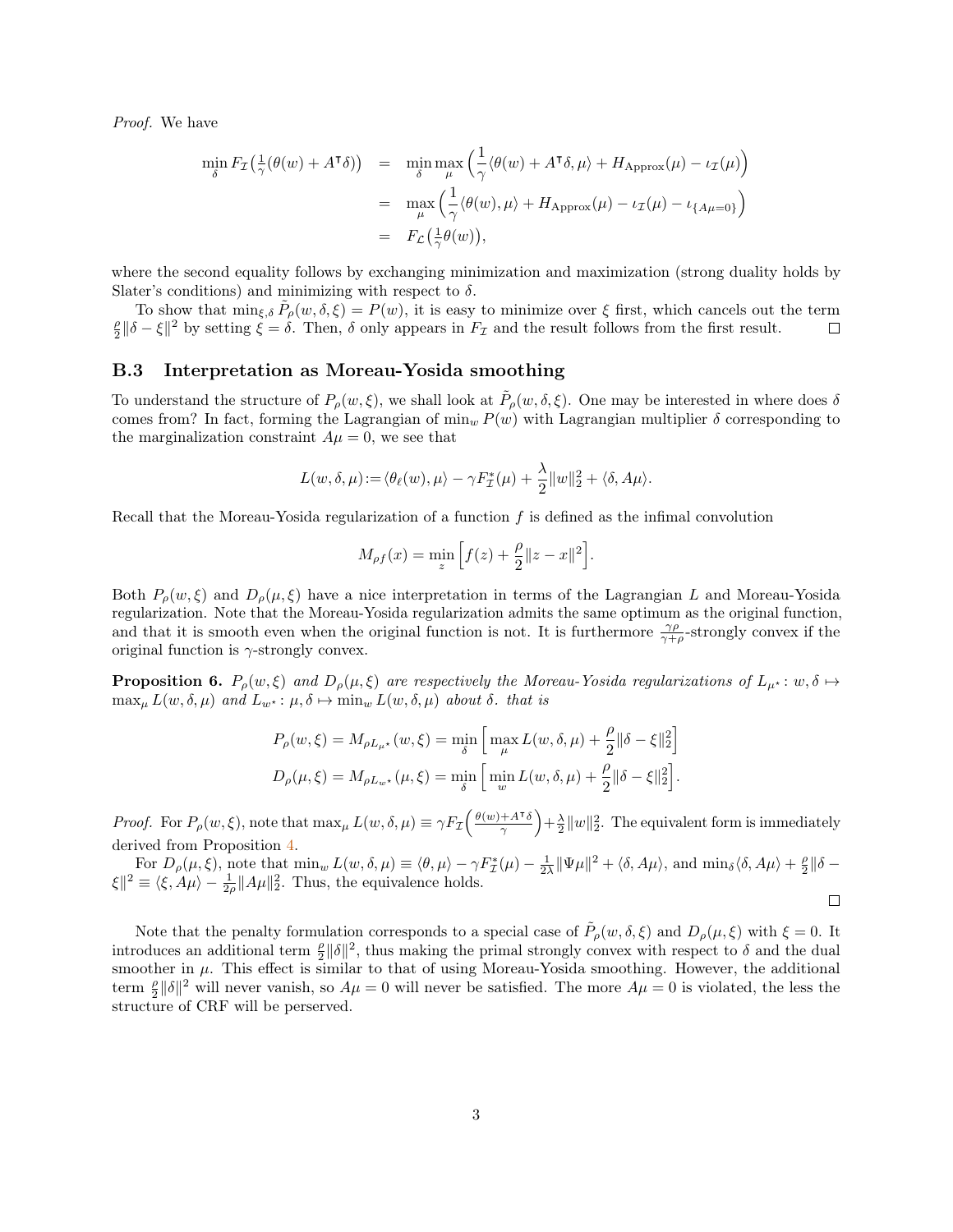#### B.4 Duality gaps and representer theorem

Besides, if we define  $\text{gap}(w, \delta, \mu, \xi) := \tilde{P}_{\rho}(w, \delta, \xi) - D_{\rho}(\mu, \xi)$  as an upper-bound estimate of the duality gap  $P_{\rho}(w,\xi) - D_{\rho}(\mu,\xi)$ , specifically

$$
gap(w, \delta, \mu, \xi) = \left[ \gamma F_{\mathcal{I}}\left(\frac{1}{\gamma} \theta_{\ell}(w) + A^{\mathsf{T}} \delta\right) + \gamma F_{\mathcal{I}}^{*}(\mu) - \langle \theta_{\ell}(w) + A^{\mathsf{T}} \delta, \mu \rangle \right] + \left[ \frac{\lambda}{2} ||w||^{2} + \frac{1}{2\lambda} ||\Psi\mu||^{2} - \langle -w, \Psi\mu \rangle \right] + \left[ \frac{\rho}{2} ||\xi - \delta||^{2} + \frac{1}{2\rho} ||A\mu||^{2} - \langle \xi - \delta, A\mu \rangle \right],
$$

we can see that the recovered w and  $\delta$  by the optimality condition make the 2nd and 3rd term of gap(w,  $\delta, \mu, \xi$ ) disappear. We will see later this is important in designing the algorithm to solve  $\max_{\mu} D_{\rho}(\mu, \xi)$ .

Finally, we give a rough picture of all the quantities that we introduced in this section, which can be easily derived from Proposition [6.](#page-2-0)

<span id="page-3-1"></span>**Corollary 5.** The relations between D,  $D_{\rho}$ , P and  $P_{\rho}$  could be summarized as

$$
D(\mu) \le D_{\rho}(\mu, \xi) \le P_{\rho}(w, \xi);
$$
  
\n
$$
D_{\rho}(\mu) \le P(w) \le P_{\rho}(w, \xi) \le \tilde{P}_{\rho}(w, \delta, \xi);
$$
  
\n
$$
\max_{\mu} \min_{\xi} D_{\rho}(\mu, \xi) \le \min_{w} P(w),
$$

with equalities hold for the saddle point  $(\mu^*, w^*, \xi^*)$ . Moreover, the first-order optimality conditions are given as

<span id="page-3-0"></span>
$$
w^* = -\frac{1}{\lambda} \Psi \mu^*, \quad \delta^* = \xi^* - \frac{1}{\rho} A \mu^* \tag{5}
$$

Proof. By constructions,  $D(\mu) = \min_{\xi} D_{\rho}(\mu, \xi) \le D_{\rho}(\mu, \xi)$  and  $P_{\rho}(w, \xi) = \min_{\delta} \tilde{P}_{\rho}(w, \delta, \xi) \le \tilde{P}_{\rho}(w, \delta, \xi)$ . Other inequalities are the consequences of Proposition  $6$  and the min-max inequality. Since the strong duality holds (Slater conditions satisfied and the problem is convex), we know that the equalities will hold at the saddle point.

Given the saddle point  $(\mu^*, w^*, \xi^*)$ , to derive  $w^*, \delta^*$  from  $\mu^*$ , we know that  $w^*, \delta^* = \arg \min_{w, \delta} \tilde{P}_{\rho}(w, \delta, \xi^*)$ . The result follows after computing  $\nabla_w \tilde{P}_\rho(w, \delta, \xi^*) = 0$  and  $\nabla_\delta \tilde{P}_\rho(w, \delta, \xi^*) = 0$ .  $\Box$ 

So our strategy for CRF learning is  $\min_{\xi} \max_{\mu} D_{\rho}(\mu, \xi)$ , since we know that

$$
D_{\rho}(\mu^*, \xi^*) \equiv L(w^*, \delta^*, \mu^*) \equiv P(w^*).
$$

Since we work on the space of  $\mu$  and  $\xi$ , to compute the primal objectives or the duality gap, we can use the mapping specified by the optimality condition  $(5)$ . More precisely, we define

$$
w(\mu^{t,s}) = -\frac{1}{\lambda} \Psi \mu^{t,s}, \quad \delta(\mu^{t,s}, \xi^t) = \xi^t - \frac{1}{\rho} A \mu^{t,s},
$$

which is equivalent to the representer theorem. The above condition is also useful to recover intermediate  $w^{t,s}$  from  $\mu^{t,s}$ , which allows us to test on the validation set or decide if we should stop the learning earlier.

#### B.5 Comparison with State-of-the-Art Structured Learning Methods

A number of recent works for CRF learning can be viewed as optimizing formulations which are exactly or fairly close to one of  $P(w), D(\mu), P_{\rho}(w, \delta), \tilde{P}_{\rho}(w, \delta, \xi)$  or  $D_{\rho}(\mu, \xi)$ . In the following table, we compare these approaches, in terms of the optimization formulation, the convergence rate (respectively in the primal or in the dual), and the inference oracle used for computing the gradients (or blockwise gradients).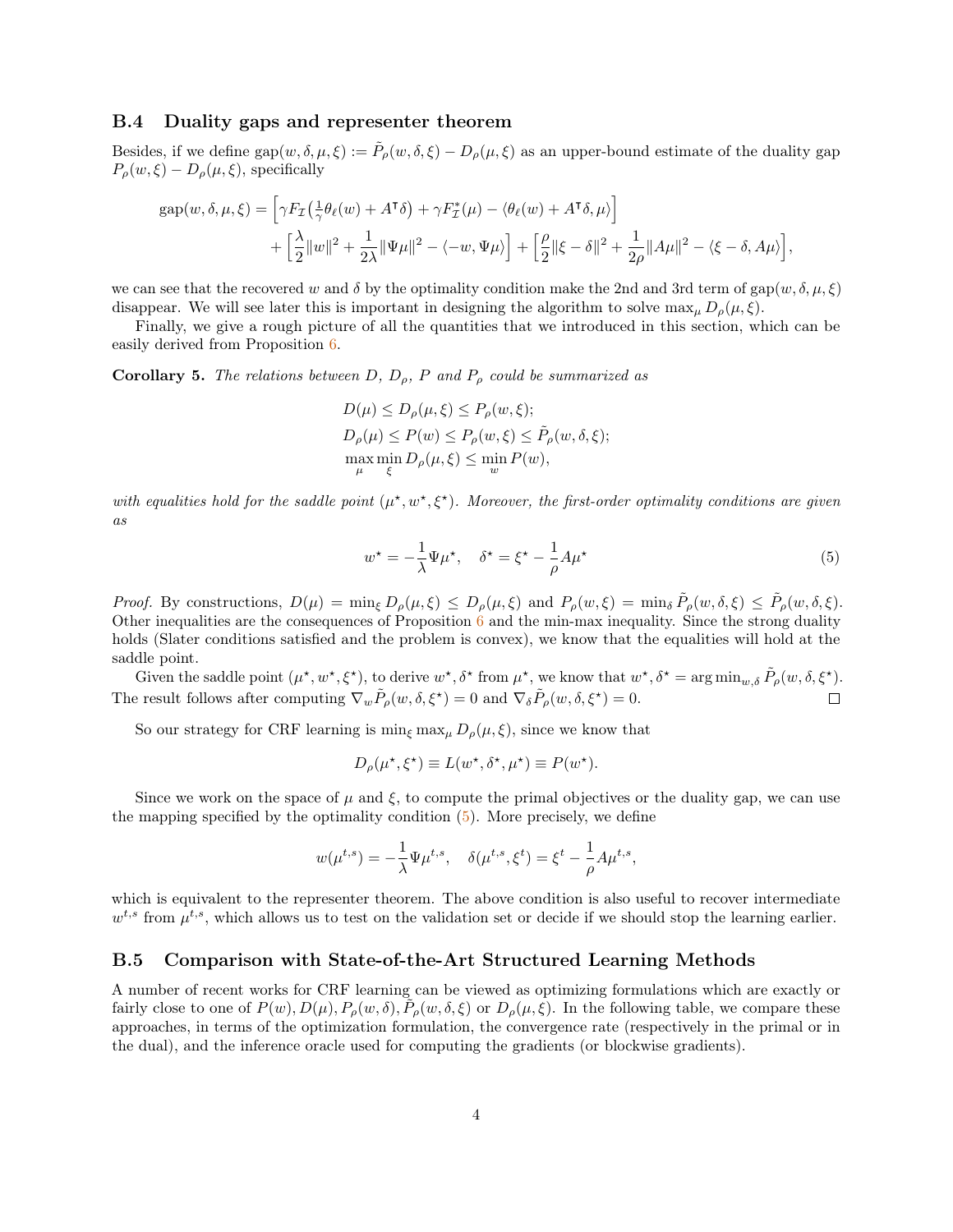| Method                         | Learning Regime | Primal/Dual           | Convergence | Inference Oracle             |
|--------------------------------|-----------------|-----------------------|-------------|------------------------------|
| Meshi et al. $(2010)$          | <b>SSVM</b>     | Primal $(w, \delta)$  | Sublinear   | graphwise MAP (inexact)      |
| Hazan and Urtasun (2010)       | LossAugCRF      | Primal $(w, \delta)$  | Sublinear   | graphwise marginal (inexact) |
| Lacoste-Julien et al. $(2013)$ | <b>SSVM</b>     | Dual $(\mu)$          | Sublinear   | graphwise MAP                |
| Schmidt et al. (2015)          | <b>CRF</b>      | Primal $(w)$          | Linear      | graphwise marginal           |
| Tang et al. $(2016)$           | <b>CRF</b>      | Dual $(\mu)$          | Sublinear   | graphwise MAP                |
| Meshi et al. $(2015)$          | SSVM (soft)     | Dual $(\mu, \xi = 0)$ | Sublinear   | cliquewise MAP               |
| Yen et al. $(2016)$            | <b>SSVM</b>     | Dual $(\mu, \xi)$     | Linear      | cliquewise MAP               |
| IDAL                           | LossAugCRF      | Dual $(\mu, \xi)$     | Linear      | cliquewise marginal          |

Table 1: The Comparison of Structured Learning Methods

### <span id="page-4-0"></span>C Gini Oriented Tree-Reweighted Entropy

The Bethe entropy [\(Yedidia et al.,](#page-16-3) [2005\)](#page-16-3) is generally non-concave. Its concave counterparts, such as the treereweighted entropy [\(Wainwright et al.,](#page-16-4) [2005\)](#page-16-4) or the region-based entropy [\(London et al.,](#page-15-4) [2015;](#page-15-4) [Yedidia et al.,](#page-16-3) [2005\)](#page-16-3), are only concave on the local consistency polytope, but non-concave on  $\mathcal{I}\setminus\mathcal{L}$  (i.e., when  $A\mu\neq 0$ ). Indeed, the Bethe entropy and its concave variants are of the form  $H_{\text{Bethe}}(\mu) = \sum_{i \in \mathcal{V}} c_i H_i(\mu_i) + \sum_{\{i,j\} \in \mathcal{E}} c_{ij} H_{ij}(\mu_{ij}),$ where  $c_i$  and  $c_{ij}$  are counting numbers. Even when  $H_{\text{Bethe}}$  is concave on  $\mathcal{L}$ , some of the  $c_i$  or  $c_{ij}$  can be negative.

The construction of the oriented tree-reweighted entropy stems from the expression of the entropy of a directed tree as the sum of of the entropy of the root and the conditional entropies of the variable at each node given their parent variable. Precisely, for an oriented tree  $T$  with the root  $i_0$ , the joint entropy can be computed as

$$
H_T(Y) := H(Y_{i_0}) + \sum_{j \to i \in T} H(Y_i \mid Y_j).
$$
\n(6)

On a general graph, if  $T$  is a (directed) spanning tree of the graph, then

$$
H_T(Y) := H(Y_{i_0}) + \sum_{t \to i \in T} H(Y_i \mid Y_j) \ge H(Y_{i_0}) + \sum_{k=1}^m H(Y_{i_k} \mid Y_{i_{k-1}}, \dots, Y_{i_0}) =: H_{\text{Shannon}}(Y). \tag{7}
$$

Thus, for any probability distribution over the set of valid directed spanning trees, in which tree T has probability  $\rho_T$ , the inequality above entails that  $H_{\text{Shannon}}(Y) \leq \sum_T \rho_T H_T(Y) =: H_{\text{OTRW}}(Y)$ , where  $\rho_T \geq 0$ and  $\sum_{T} \rho_T = 1$ .

 $\overline{H_T}(Y)$  is concave since it is a sum of concave functions, and so is  $H_{\text{OTRW}}(Y)$  (who is a convex combination of  $H_T(Y)$ ). To see that, we need to prove the following fact.

**Fact 1** (Concavity of the conditional entropy). The conditional entropy  $H(Y_i | Y_i)$  is in fact a function of  $\mu_{ij}$ , namely  $H(Y_j | Y_i) = H(\mu_{ij}) - H(A_i \mu_{ij})$ . Moreover,  $H(Y_j | Y_i)$  is a concave function of  $\mu_{ij}$ .

Proof. By definition,

$$
H(Y_j | Y_i) = \sum_{y_j, y_i} \mu_{ij}(y_j, y_i) \log \frac{\sum_{y_j} \mu_{ij}(y_j, y_i)}{\mu_{ij}(y_j, y_i)} = H(\mu_{ij}) - H(A_i \mu_{ij}).
$$

To show  $H(Y_i | Y_i)$  is concave, we compute its Hessian:

$$
\frac{\partial^2 H(Y_j \mid Y_i)}{\partial \mu_{ij}^2} = -\text{diag}\left(\mathbf{1} \oslash \mu_{ij}\right) + A^{\mathsf{T}} \text{diag}\left(\mathbf{1} \oslash A\mu\right) A
$$

$$
= -\text{diag}\left(\mathbf{1} \oslash \mu_{ij}\right) + \text{diag}\left(\left\{\frac{1}{\tilde{\mu}_i(y_i)}\mathbf{1}\mathbf{1}^{\mathsf{T}}\right\}_{y_i=1}^{k_i}\right)
$$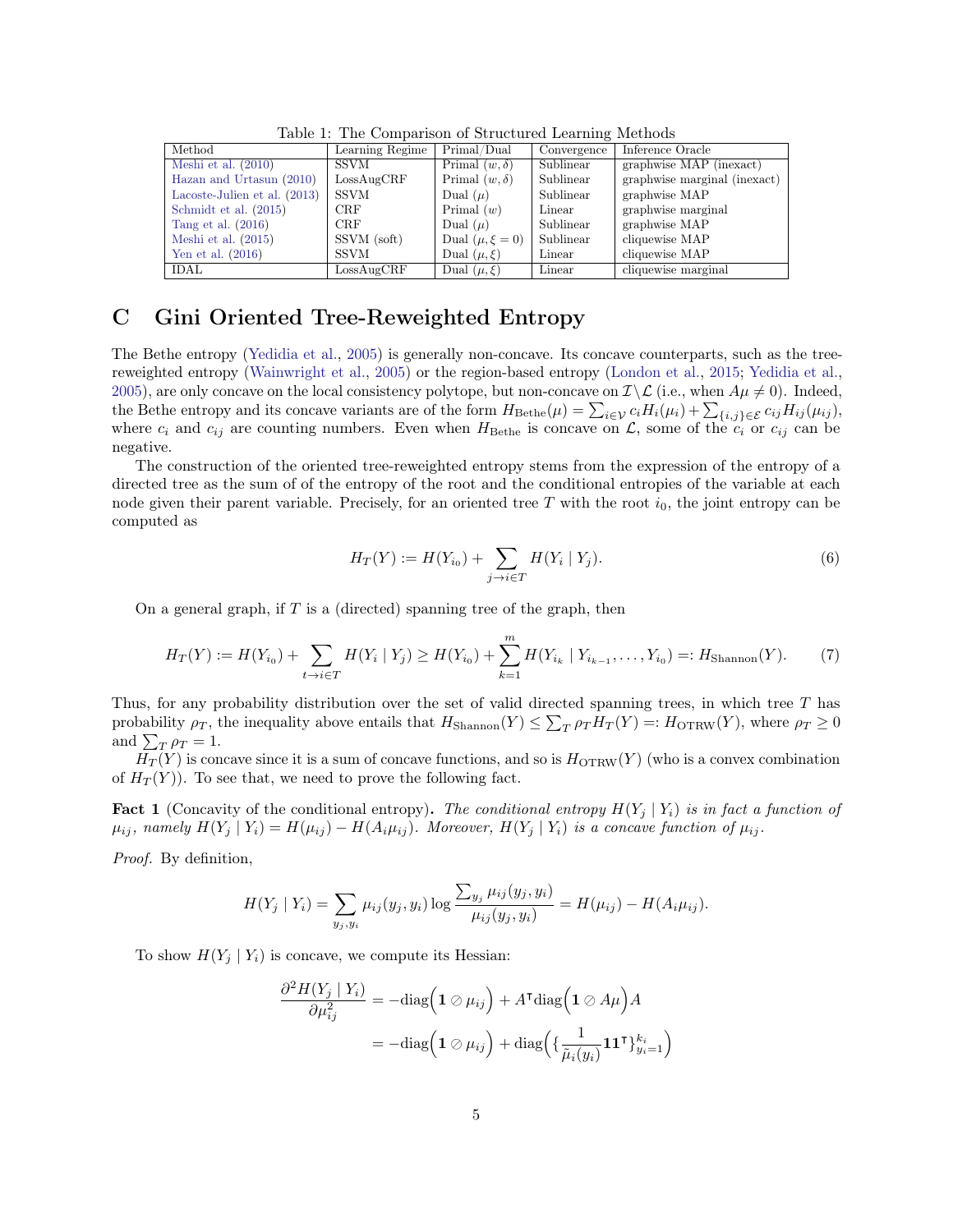where  $\tilde{\mu}_i = A_i \mu_{ij}$ , and  $\oslash$  denotes entrywise division. Let's focus on the *i*-th block of the negative Hessian. To show that the i-th block is positive semidefinite, that is, that

<span id="page-5-0"></span>
$$
\operatorname{diag}\left(\left\{\frac{1}{\mu_{ij}(y_i, y_j)}\right\}_{1\leq y_j\leq k_j}\right) - \frac{1}{\tilde{\mu}_i(y_i)}\mathbf{1}\mathbf{1}^\mathsf{T} \succeq 0,\tag{8}
$$

we can use the Schur complement condition for positive semidefiniteness. Let  $U = \tilde{\mu}_i(y_i)$ . Since  $\tilde{\mu}_i(y_i) > 0$ ,

$$
L - BTU-1B \succeq 0 \quad \text{iff} \quad \begin{bmatrix} U & B \\ BT & L \end{bmatrix} = \begin{bmatrix} \tilde{\mu}_i(y_i) & \mathbf{1}^{\mathsf{T}} \\ \mathbf{1} & \text{diag}\left(\{\frac{1}{\mu_{ij}(y_i, y_j)}\}_{1 \le y_j \le k_j}\right) \end{bmatrix} \succeq 0.
$$

We also have  $L = \text{diag}\left(\left\{\frac{1}{\mu_{ij}(y_i, y_j)}\right\}_{i,j=1}^{k_j}\right)$  $y_j=1$  $\geq 0$ , then

$$
\begin{bmatrix} U & B \\ B^{\intercal} & L \end{bmatrix} \succeq 0 \quad \text{iff} \quad U - BL^{-1}B^{\intercal} = \tilde{\mu}_i(y_i) - \mathbf{1}^{\intercal} \text{diag}\Big(\{\mu_{ij}(y_i, y_j)\}_{y_j=1}^{k_j}\Big) \mathbf{1} = \tilde{\mu}_i(y_i) - \tilde{\mu}_i(y_i) \succeq 0.
$$

Because the last inequality holds, we know [\(8\)](#page-5-0) must be true, which implies that the Hessian of  $H(Y_i | Y_i)$  is negative semidefinite, thus  $H(Y_i | Y_i)$  is concave. П

Note that  $H_{\text{OTRW}}(\mu)$  is concave on the entire set  $\mathcal{I}$ , unlike many Bethe entropy variants who are only concave in the local consistency polytope.

We define  $\vec{\mathcal{E}}$  the directed edge set by expanding each edge from  $\mathcal E$  with two directed edges,  $\rho_i$  and  $\rho_{i|j}$ respectively as the probabilities of i (as the root) and  $i \rightarrow t$  appearing in an oriented spanning tree when the latter is drawn with probability  $\rho_T$ . Then the oriented tree-reweighted entropy takes the form

$$
H_{\text{OTRW}}(\mu) := \sum_{\{i,j\} \in \mathcal{E}} \rho_{j|i} \left[ H_e(\mu_{ij}) - H_i(A_i \mu_{ij}) \right] + \rho_{i|j} \left[ H_e(\mu_{ij}) - H_j(A_j \mu_{ij}) \right] + \sum_{i \in \mathcal{V}} \rho_i H_i(\mu_i),
$$
(9)

where  $H_i(\mu_i)=-\sum_{y_i}\mu_i(y_i)\log\mu_i(y_i),$   $H_e(\mu_{ij})=-\sum_{y_i,y_j}\mu_i(y_i,y_j)\log\mu_i(y_i,y_j)$  and  $\rho_i,\rho_{i|j},\rho_{j|i}$  are node/edge appearance probabilities in [0,1].  $H_{\text{OTRW}}$  is concave, since  $H_i$  is concave and it can be checked that so is  $\mu_{ij} \mapsto H_e(\mu_{ij}) - H_i(A_i\mu_{ij})$  (although not strongly concave). It is easy to precompute the appearance probabilities  $\rho_i$  and  $\rho_{i|j}$  via a variant of the directed matrix-tree theorem. See [Koo et al.](#page-15-5) [\(2007\)](#page-15-5) for more details.

A generic difficulty with entropies, is that  $H_i$  and  $H_e$  do not have Lipschitz gradients, which prevents the direct application of proximal methods with usual quadratic proximity terms. We thus propose to replace  $H_i$ and  $H<sub>e</sub>$  by their second-order Taylor approximation around the uniform distribution. This yields a surrogate of the form

$$
H_{\text{GTRW}}(\mu) := \sum_{\{i,j\} \in \mathcal{E}} \varepsilon \Big[ k_i \rho_{j|i} \|A_i \mu_{ij}\|^2 + k_j \rho_{i|j} \|A_j \mu_{ij}\|^2 \Big] - k_i k_j (\rho_{i|j} + \rho_{j|i}) \| \mu_{ij}\|^2 + \sum_{i \in \mathcal{V}} k_i \rho_i (1 - \|\mu_i\|^2),
$$
\n(10)

where  $\varepsilon = 1$ . Since this function is not strongly convex w.r.t.  $\mu_{ij}$  because  $k_j I_{k_i} - A_i^{\dagger} A_i$  has a non-trivial kernel, so we also consider variants with  $\varepsilon < 1$  and denote them  $H_{\text{GTRW},\varepsilon}$ . We call this approximation the Gini OTRW entropy, since it is consistent with the definition of Gini conditional entropy of [Furuichi](#page-15-6) [\(2006\)](#page-15-6).

### D Proof of Lemma [1](#page-8-0) and associated lemma

To prove Lemma [1,](#page-8-0) we first need to show  $d(\xi)$  is a smooth function, and then we build up the associated lemmas which will be used in the proof of Lemma [1.](#page-8-0) Finally, in the end of this section, we prove Corollary [2](#page-14-0) as a result to show the linear convergence in the primal.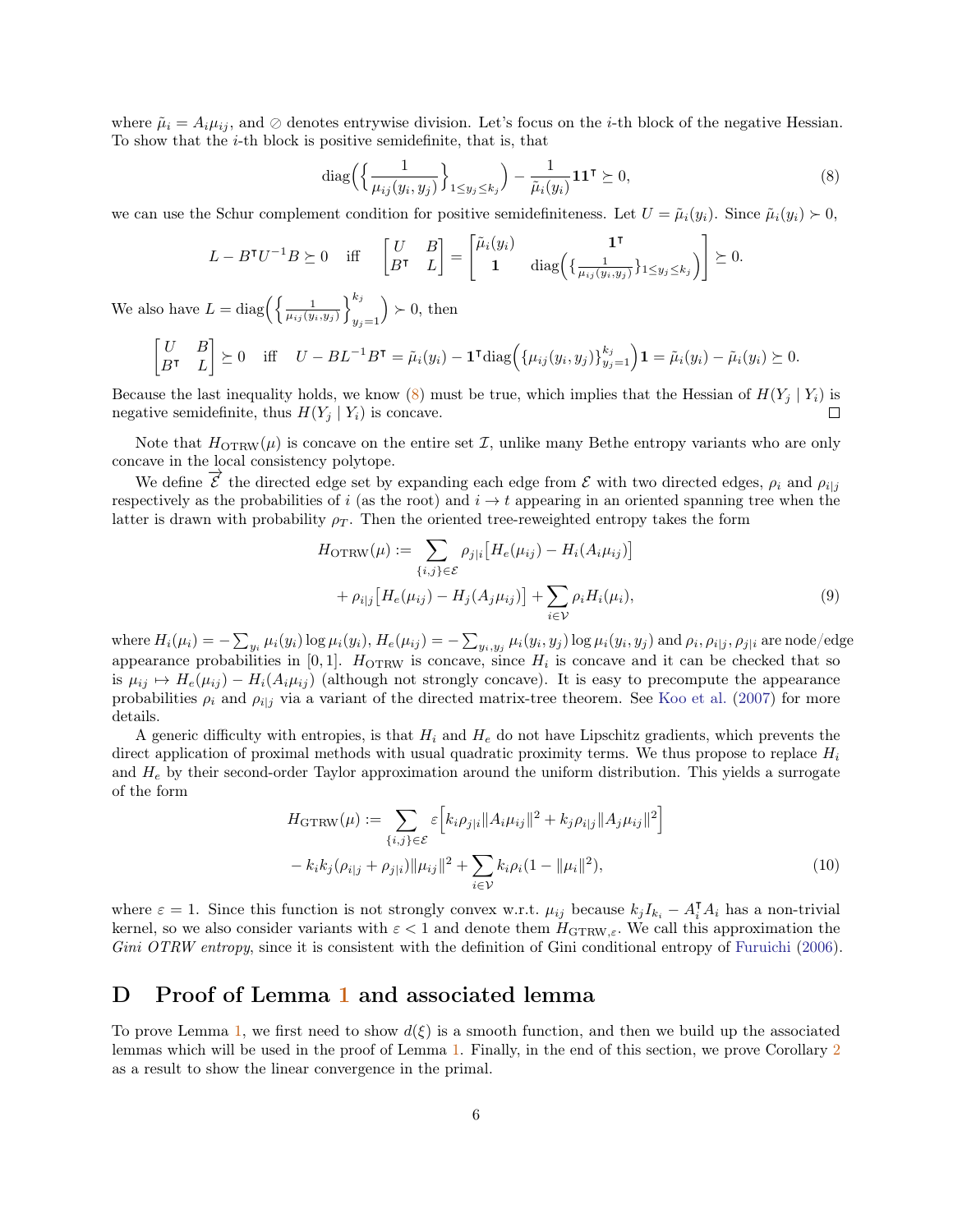#### <span id="page-6-1"></span>D.1 Smoothness of  $d(\xi)$

<span id="page-6-2"></span>**Lemma D.1.** [\(Hong and Luo,](#page-15-7) [2017,](#page-15-7) Lemma 2.3)  $d(\xi)$  is convex and  $L_d$ -smooth, where  $L_d \leq \rho$ .

Proof. By definition we have

$$
D_{\rho}(\mu,0) = -\langle \mu, \ell \rangle + \gamma F_{\mathcal{I}}^{*}(\mu) + \frac{1}{2\lambda} \|\Psi\mu\|^{2} + \frac{1}{2\rho} \|A\mu\|^{2}.
$$

We then have  $d(\xi) = \max_{\mu} D_{\rho}(\mu, \xi) = \max_{\mu} \langle \mu, A^{\dagger} \xi \rangle - D_{\rho}(\mu, 0)$  so that if  $J(\mu) := D_{\rho}(\mu, 0)$ , then  $d(\xi) =$  $J^*(A^{\dagger}\xi)$  and d is a convex function by Fenchel conjugacy.

For any  $\xi_1$  and  $\xi_2$ , denote by  $\mu_1$  and  $\mu_2$  the minimizers of  $D_\rho(\cdot,\xi_1)$  and  $D_\rho(\cdot,\xi_2)$  respectively. By convexity of  $d(\xi)$  and the definition of subgradient, there exists  $s_1 \in \partial F_{\mathcal{I}}^*(\mu_1)$  and  $s_2 \in \partial F_{\mathcal{I}}^*(\mu_2)$  such that

$$
A^{\mathsf{T}}\xi_1 + \ell - \gamma s_1 - \frac{1}{\lambda} \Psi^{\mathsf{T}} \Psi \mu_1 - \frac{1}{\rho} A^{\mathsf{T}} A \mu_1 = 0
$$
  

$$
A^{\mathsf{T}}\xi_2 + \ell - \gamma s_2 - \frac{1}{\lambda} \Psi^{\mathsf{T}} \Psi \mu_2 - \frac{1}{\rho} A^{\mathsf{T}} A \mu_2 = 0
$$

By convexity of  $F^*_{\mathcal{I}}(\mu)$ , we have

$$
\langle s_1 - s_2, \mu_1 - \mu_2 \rangle \ge 0,
$$

which together with the equations above yields

$$
\langle A^{\mathsf{T}}(\xi_1 - \xi_2) - \frac{1}{\lambda} \Psi^{\mathsf{T}} \Psi(\mu_1 - \mu_2) - \frac{1}{\rho} A^{\mathsf{T}} A(\mu_1 - \mu_2), \mu_1 - \mu_2 \rangle \ge 0.
$$

Hence,

$$
\langle \xi_1 - \xi_2, A(\mu_1 - \mu_2) \rangle \ge \frac{1}{\lambda} \|\Psi(\mu_1 - \mu_2)\|^2 + \frac{1}{\rho} \|A(\mu_1 - \mu_2)\|^2 \ge \frac{1}{\rho} \|A(\mu_1 - \mu_2)\|^2.
$$

Now substituting  $\nabla d(\xi_1) - \nabla d(\xi_2) = A(\mu_1 - \mu_2)$  into the above inequality and using the Cauchy-Schwarz inequality yields

$$
\|\nabla d(\xi_1) - \nabla d(\xi_2)\| \le \rho \|\xi_1 - \xi_2\|.
$$

That completes the proof.

#### D.2 Associated lemmas for Lemma [1](#page-8-0)

We first quantify in the next two lemmas how much  $D(\mu, \xi^t)$  should be minimized in  $\mu$  to provide a sufficiently accurate approximate gradient that it guarantees descent on d.

<span id="page-6-0"></span>**Lemma D.2** (Error on the gradient). Denote  $\bar{\mu}^t := \mu^*(\xi^t) = \operatorname{argmin}_{\mu} D(\mu, \xi^t)$ ;  $g_t := \nabla d(\xi^t) = A\mu^*(\xi^t)$  and  $\hat{g}_t := A\hat{\mu}^t$ . Let  $\hat{\Delta}_t := D_\rho(\bar{\mu}^t, \xi^t) - D_\rho(\hat{\mu}^t, \xi^t)$ . We have  $\frac{1}{2L_d} \|\hat{g}_t - g_t\|^2 \leq \hat{\Delta}_t$ , where  $L_d$  is the smoothness constant of d.

Proof. Let  $d^*(y) = \max_{\xi} \langle \xi, y \rangle - d(\xi)$ . Then, it can easily be checked by using the definition of d and exchanging the order of maximization and minimization that  $d^*(y) = \min_{\mu} D_{\rho}(\mu, 0) + \iota_{\{A\mu = y\}},$ 

Since d is convex, we have  $d(\xi) = \max_y \langle \xi, y \rangle - d^*(y)$ , so that if  $y^*(\xi)$  is a maximizer for fixed  $\xi$  we have

$$
0 \in \xi - \partial d^*(y^\star(\xi)) \Rightarrow \xi \in \partial d^*(y^\star(\xi)).
$$

The strong convexity of  $d^*(y)$  implies that, for all y,

$$
d^*(y) - d^*(y^*(\xi)) - \langle \xi, y - y^*(\xi) \rangle \ge \frac{1}{2L_d} \|y - y^*(\xi)\|^2.
$$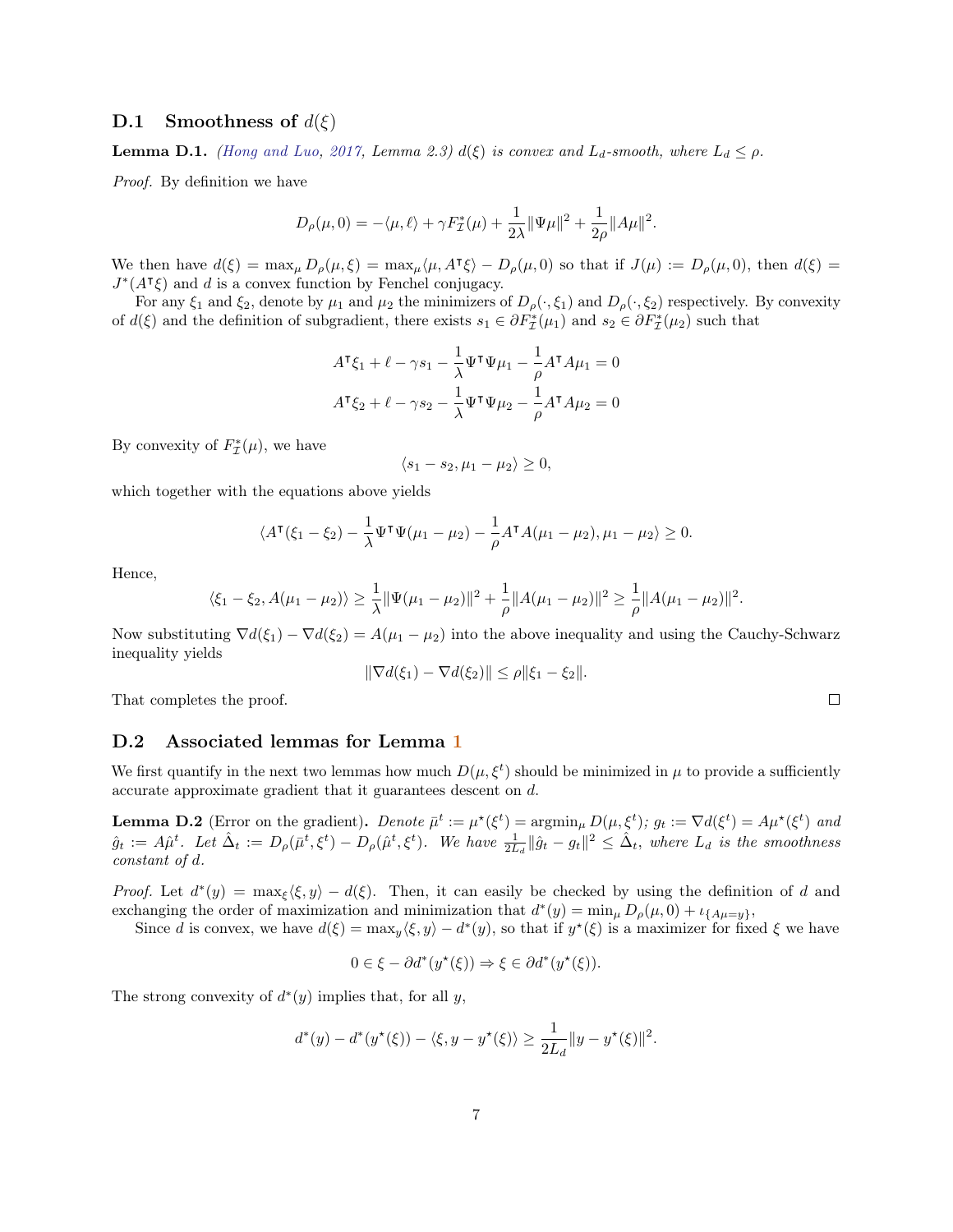But for any  $\mu$ , we have  $D_{\rho}(\mu, \xi) = \langle A\mu, \xi \rangle - D_{\rho}(\mu, 0) \le \langle A\mu, \xi \rangle - d^*(A\mu)$ , and, for  $\mu^*(\xi)$ , this inequality is an equality, since we have  $D_{\rho}(\mu^*(\xi), \xi) = \langle y^*(\xi), \xi \rangle - d^*(y^*(\xi))$  and  $y^*(\xi) = A\mu^*(\xi)$ . As a consequence, setting  $y = A\mu$ , we have

$$
D_{\rho}(\mu^*(\xi), \xi) - D_{\rho}(\mu, \xi) \ge \frac{1}{2L_d} ||A\mu - A\mu^*(\xi)||^2
$$

by definition of  $D_{\rho}(\mu,\xi)$ . We conclude the proof by substituting  $\mu$  with  $\hat{\mu}^t$  and  $\xi$  with  $\xi^t$ .

<span id="page-7-1"></span>**Lemma D.3** (Guaranteed decrease on d). If we take inexact gradient on  $\xi$  with a fixed step size  $\frac{1}{L_d}$ , namely  $\xi^{t+1} = \xi^t - \frac{1}{L_d} \hat{g}_t$ , then

$$
d(\xi^t) - d(\xi^{t+1}) \ge \frac{\tau}{L_d} \Gamma_t - \hat{\Delta}_t,\tag{11}
$$

where  $\tau \in (0, L_d)$  satisfying  $\frac{1}{2\tau} ||g_t||^2 \geq \Gamma_t$ .

*Proof.* Since  $d(\xi)$  is  $L_d$ -smooth, we have

$$
d(\xi^{t+1}) - d(\xi^t) \le \langle \nabla d(\xi^t), \xi^{t+1} - \xi^t \rangle + \frac{L_d}{2} ||\xi^{t+1} - \xi^t||^2
$$

Using the gradient step and  $\nabla d(\xi^t) = g_t$ , the above inequality can be simplified as

$$
d(\xi^{t+1}) - d(\xi^t) \le \langle g_t, -1/L_d \hat{g}_t \rangle + \frac{L_d}{2} ||1/L_d \hat{g}_t||^2
$$
  
= 
$$
\frac{1}{2L_d} (||\hat{g}_t - g_t||^2 - ||g_t||^2).
$$
 (12)

We notice that the error bound given by the Lemma 2.3 of [Hong and Luo](#page-15-7) [\(2017\)](#page-15-7) holds for  $d(\xi)$ . Specifically,

 $\exists \tau' > 0$ , such that  $\|\nabla d(\xi)\| \geq \tau' \|\xi - \xi^{\star}\|.$ 

Since  $d(\xi)$  is  $L_d$ -smooth and  $\nabla d(\xi^*) = 0$ , we have

$$
d(\xi) - d(\xi^*) \le \frac{L_d}{2} \|\xi - \xi^*\|^2 \le \frac{L_d}{2\tau'} \|\nabla d(\xi)\|^2,
$$

which implies

<span id="page-7-0"></span>
$$
\frac{1}{2\tau} \|g_t\|^2 \ge \Gamma_t,
$$

where  $\tau = \frac{\tau'}{L}$  $\frac{\tau'}{L_d}$ . By using [\(12\)](#page-7-0) and the above inequality on  $||g_t||^2$ , we obtain

$$
d(\xi^t) - d(\xi^{t+1}) \ge \frac{1}{2L_d} (||g_t||^2 - ||\hat{g}_t - g_t||^2) \ge \frac{\tau}{L_d} \Gamma_t - \hat{\Delta}_t.
$$

Since for each value of  $\xi^t$  the value and gradient of  $d(\xi^t)$  need to be computed approximately by minimizing the augmented Lagrangian  $D_{\rho}(\cdot,\xi^t)$ , and since the difference between two consecutive strongly convex objectives is  $D_{\rho}(\mu, \xi^t) - D_{\rho}(\mu, \xi^{t-1}) = \langle \xi^{t-1} - \xi^t, A\mu \rangle$ , which is a function that converges to zero when if the sequence  $\{\xi^t\}_t$  converges, a warm-restart strategy using  $\hat{\mu}^t$  as the initial point to the subproblem  $\max_{\mu} D_{\rho}(\mu, \xi^{t+1})$  is beneficial, as characterized by the following lemma.

<span id="page-7-2"></span>**Lemma D.4** (Dual gap at warm start). Denote  $\Delta_{t+1}^0 := D_\rho(\bar{\mu}^{t+1}, \xi^{t+1}) - D_\rho(\mu^{t+1,0}, \xi^{t+1})$ . If we let  $\mu^{t+1,0} = \hat{\mu}^t$ , then

$$
\Delta_{t+1}^0 \le (4 + \frac{2}{\omega})\hat{\Delta}_t + (1 + 2\omega)\Gamma_t, \quad \forall \omega > 0.
$$
\n(13)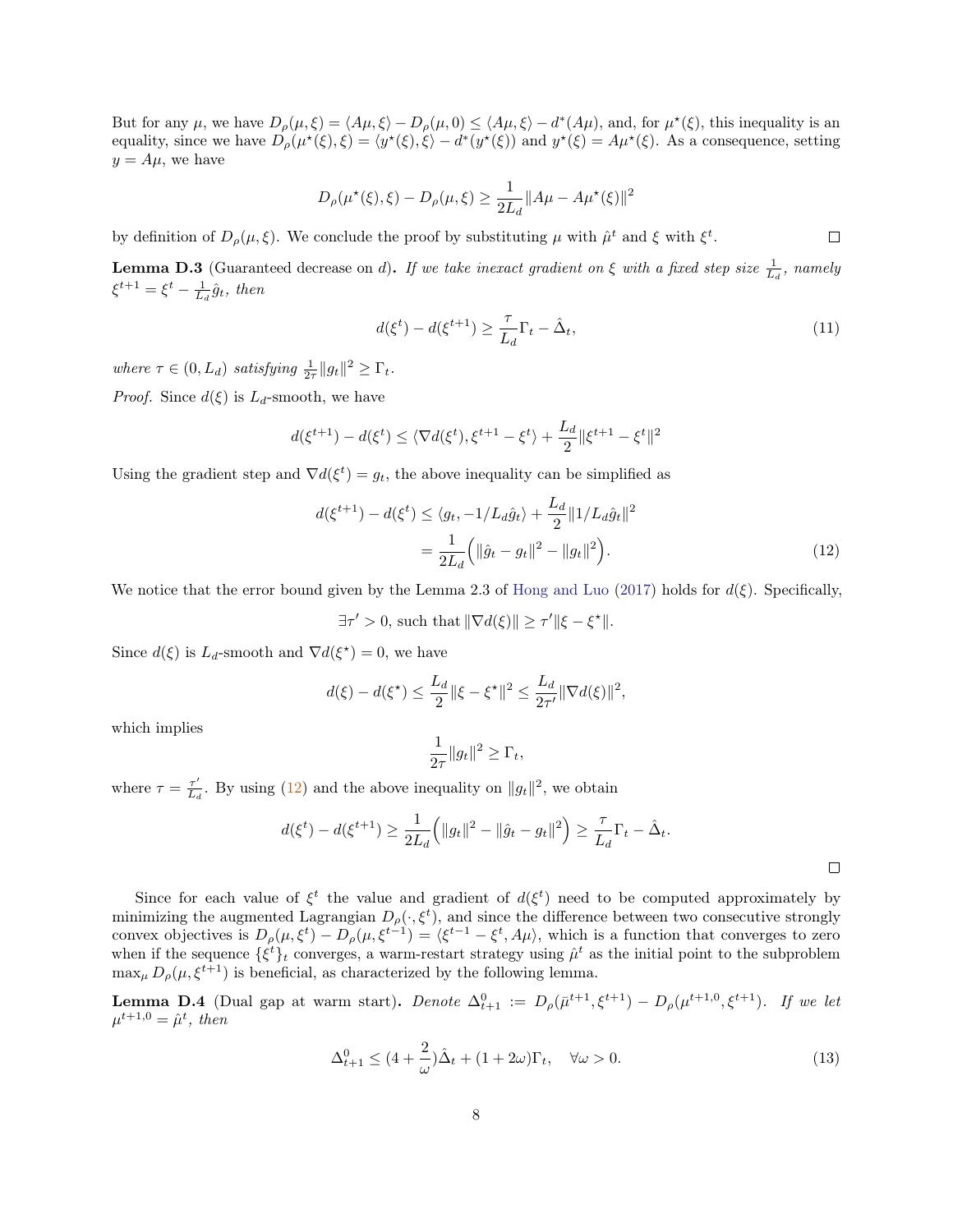*Proof.* By definition, we have  $D_{\rho}(\bar{\mu}^{t+1}, \xi^{t+1}) = D_{\rho}(\mu^{t+1,*}, \xi^{t+1}) = d(\xi^{t+1})$ . The initial gap of  $\mu$  at iteration t can then be decomposed as

$$
\Delta_{t+1}^{0} = D_{\rho}(\bar{\mu}^{t+1}, \xi^{t+1}) - D_{\rho}(\mu^{t+1,0}, \xi^{t+1}) + d(\xi^{t}) - d(\xi^{t}) - D_{\rho}(\hat{\mu}^{t}, \xi^{t}) + D_{\rho}(\hat{\mu}^{t}, \xi^{t})
$$
\n
$$
= \left[ d(\xi^{t}) - D_{\rho}(\hat{\mu}^{t}, \xi^{t}) \right] + \left[ D_{\rho}(\hat{\mu}^{t}, \xi^{t}) - D_{\rho}(\mu^{t+1,0}, \xi^{t+1}) \right] + D_{\rho}(\bar{\mu}^{t+1}, \xi^{t+1}) - d(\xi^{t})
$$
\n
$$
= \left[ D_{\rho}(\bar{\mu}^{t}, \xi^{t}) - D_{\rho}(\hat{\mu}^{t}, \xi^{t}) \right] + \left[ D_{\rho}(\hat{\mu}^{t}, \xi^{t}) - D_{\rho}(\hat{\mu}^{t}, \xi^{t+1}) \right] + d(\xi^{t+1}) - d(\xi^{t})
$$
\n
$$
= \hat{\Delta}_{t} + \frac{1}{L_{d}} \|\hat{g}_{t}\|^{2} + d(\xi^{t+1}) - d(\xi^{t})
$$

Again, we used the gradient step  $\xi^{t+1} = \xi^t - \frac{1}{L_d} \hat{g}_t$ , and recall that  $A\hat{\mu}^t = \hat{g}_t$ . Now, we can bound the term  $\|\hat{g}_t\|^2$  from above using the fact that

$$
\frac{1}{L_d} \|\hat{g}_t\|^2 = \frac{1}{L_d} \Big[ \|g_t\|^2 + 2\langle g_t, \hat{g}_t - g_t \rangle + \|\hat{g}_t - g_t\|^2 \Big] \n\leq \frac{1}{L_d} \Big[ (1 + \omega) \|g_t\|^2 + (1 + 1/\omega) \|\hat{g}_t - g_t\|^2 \Big]
$$

where the last inequality stems from the Cauchy-Schwarz inequality  $\langle g_t, \hat{g}_t - g_t \rangle \le ||g_t|| \, ||\hat{g}_t - g_t||$  and the fact that for any any  $a, b \in \mathbb{R}$  and  $\omega > 0$ , we have  $2ab \leq \omega a^2 + b^2/\omega$ .

Combining the upper bound of  $d(\xi^{t+1}) - d(\xi^t)$  from [\(12\)](#page-7-0), we get

$$
\Delta_{t+1}^{0} \leq \hat{\Delta}_{t} + \frac{3\omega + 2}{2\omega L_d} \|\hat{g}_t - g_t\|^2 + \frac{2\omega + 1}{2L_d} \|g_t\|^2.
$$
\n(14)

,

Here, we can use again Lemma  $D.2$  and the fact that  $\frac{1}{2L_d} ||g_t||^2 \leq \Gamma_t$ , which is due to the smoothness of  $d(\xi)$ . It follows that

$$
\Delta_{t+1}^0 \le \left(4 + \frac{2}{\omega}\right) \hat{\Delta}_t + \left(1 + 2\omega\right) \Gamma_t, \quad \forall \omega > 0.
$$

#### D.3 Proof of Lemma [1](#page-8-0)

Combining Lemma [D.3](#page-7-1) and [D.4,](#page-7-2) we now show that IDAL enjoys a linear convergence rate if we take a fixed number of inner iterations to estimate the gradient.

<span id="page-8-0"></span>**Lemma 1** (Linear convergence of the outer iteration). Suppose we have an algorithm  $A$  to approximately solve  $\max_{\mu} D_{\rho}(\mu, \xi^t)$  in the sense that

$$
\exists \beta \in (0,1), \qquad \mathbb{E}[\hat{\Delta}_t] \leq \beta \, \mathbb{E}[\Delta_t^0].
$$

Then  $\exists \kappa \in (0,1)$  characterizing d and  $C > 0$  such that, for any  $\omega > 0$ , after  $T_{\text{ex}}$  gradient steps on  $\xi$ , the suboptimalities  $\Delta_{T_{\text{ex}}}$  and  $\Gamma_{T_{\text{ex}}}$  are bounded from above:

$$
\left\| \frac{\mathbb{E}[\hat{\Delta}_{T_{\text{ex}}}]}{\mathbb{E}[\Gamma_{T_{\text{ex}}}]} \right\| \le C \lambda_{\text{max}}(\beta)^{T_{\text{ex}}} \left\| \frac{\mathbb{E}[\hat{\Delta}_0]}{\mathbb{E}[\Gamma_0]} \right\|, \quad \text{where} \quad M(\beta) = \begin{bmatrix} \beta(4 + \frac{2}{\omega}) & \beta(1 + 2\omega) \\ 1 & 1 - \kappa \end{bmatrix}, \tag{15}
$$

and  $\lambda_{\max}(\beta)$  is the largest eigenvalue of  $M(\beta)$ . Thereby, if  $\beta$  is chosen so that  $\lambda_{\max}(\beta) < 1$ , Algorithm 1 is linearly convergent with a rate  $\lambda_{\max}(\beta)$ .

*Proof.* Note that  $\Gamma_{t+1} - \Gamma_t = d(\xi^{t+1}) - d(\xi^t)$ . By using Lemma [D.3,](#page-7-1) we have an upper bound on  $\Gamma_{t+1}$  in terms of  $\Gamma_t$  and  $\hat{\Delta}_t$ , namely

<span id="page-8-1"></span>
$$
\Gamma_{t+1} \leq \hat{\Delta}_t + (1 - \kappa)\Gamma_t \quad \text{with} \quad \kappa = \frac{\tau}{L_d}.\tag{16}
$$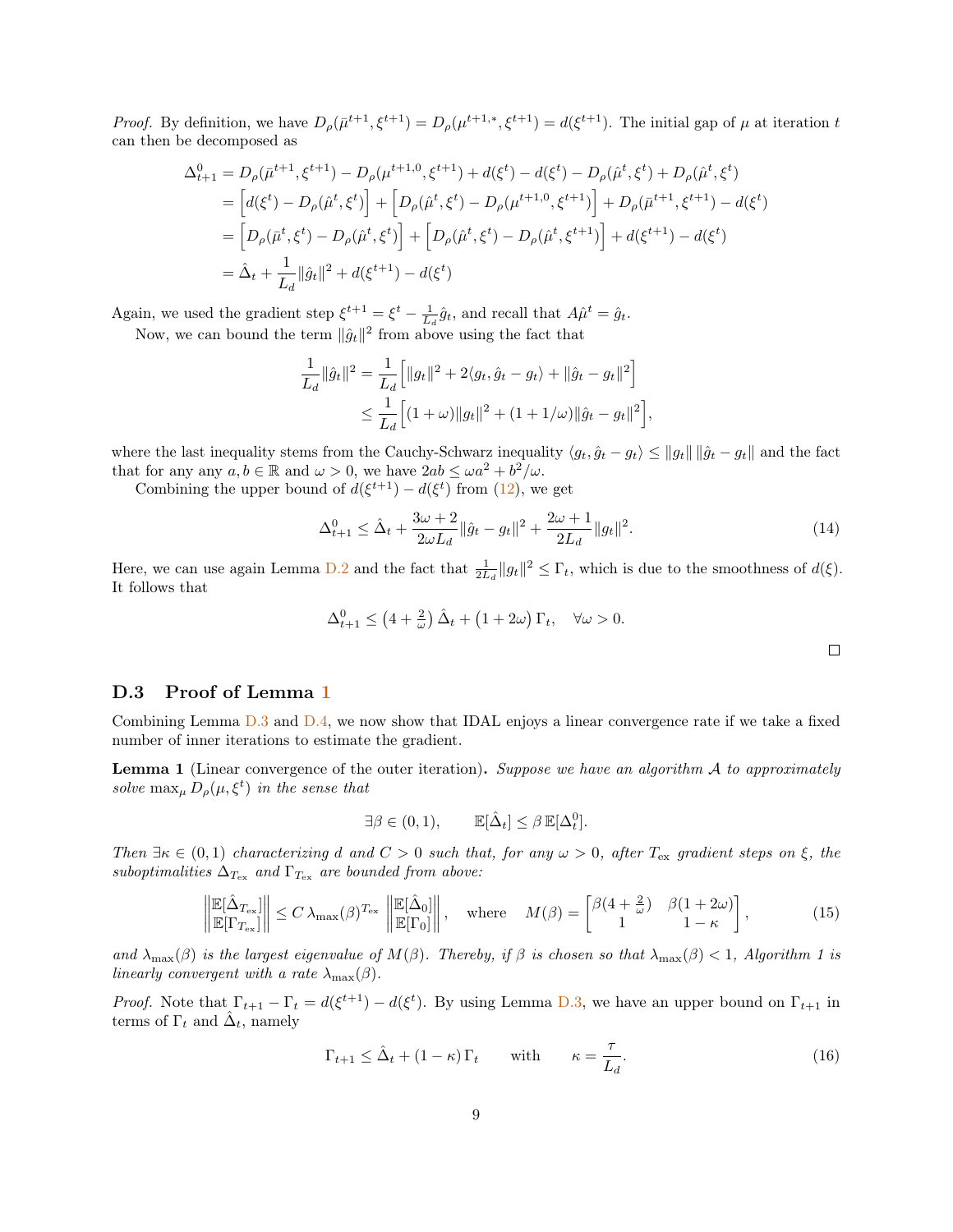On the other hand, we can also derive an upper bound on  $\hat{\Delta}_{t+1}$  in terms of  $\Gamma_t$  and  $\hat{\Delta}_t$ . To achieve that, we relate the inner problem with  $\Gamma_t$  by running the steps on  $\mu$  until  $\mathbb{E}[\hat{\Delta}_{t+1}] \leq (1-\pi)^{T_{\text{in}}} \mathbb{E}[\Delta^0_{t+1}] \leq \beta \mathbb{E}[\Delta^0_{t+1}]$ , which means  $T_{\text{in}} \ge \frac{\log \beta}{\log(1-\pi)}$ . By Lemma [D.4,](#page-7-2) we have

$$
\mathbb{E}[\hat{\Delta}_{t+1}] \le \beta \mathbb{E}[\Delta_{t+1}^0] \le \beta \left(4 + \frac{2}{\omega}\right) \mathbb{E}[\hat{\Delta}_t] + \beta \left(1 + 2\omega\right) \mathbb{E}[\Gamma_t].\tag{17}
$$

Combining  $(17)$  and  $(16)$ , and taking expectations on both sides, we get

<span id="page-9-0"></span>
$$
\begin{aligned} \left[\mathbb{E}[\hat{\Delta}_{t+1}]\right] &\leq M \left[\mathbb{E}[\hat{\Delta}_t]\right] \\ \mathbb{E}[\Gamma_{t+1}] \end{aligned} \tag{18}
$$

Since by definition, all the elements of M are positive, we can telescope a sequence of matrix multiplications to get

$$
\begin{aligned} \left[\mathbb{E}[\hat{\Delta}_{T_{\text{ex}}}] \right] &\leq M \begin{bmatrix} \mathbb{E}[\hat{\Delta}_{T_{\text{ex}}-1}] \\ \mathbb{E}[\Gamma_{T_{\text{ex}}-1}] \end{bmatrix} \leq \cdots \leq M^{T_{\text{ex}}} \begin{bmatrix} \mathbb{E}[\hat{\Delta}_0] \\ \mathbb{E}[\Gamma_0] \end{bmatrix} \end{aligned} \tag{19}
$$

Assuming the eigen decomposition of M takes the form  $M = PDP^{-1}$ , then  $M^t = PD^tP^{-1}$ . Applying norms on both sides of the vector inequality, we have

$$
\left\| \frac{\mathbb{E}[\hat{\Delta}_{T_{\text{ex}}}]}{\mathbb{E}[\Gamma_{T_{\text{ex}}}]} \right\| \leq \|P\|_{\text{op}} \lambda_{\text{max}}(\beta)^{T_{\text{ex}}} \|P^{-1}\|_{\text{op}} \left\| \frac{\mathbb{E}[\hat{\Delta}_0]}{\mathbb{E}[\Gamma_0]} \right\|.
$$
\n(20)

Note that  $C = ||P||_{op} ||P^{-1}||_{op}$  is a constant.

**Corollary 2.** Let  $\sigma$  denote the strong convexity constant of  $\mu \mapsto D_{\rho}(\mu, \xi)$  and  $L_d$  the smoothness constant of d. Assume that  $(\|\xi_t\|_2)_{t\in\mathbb{N}}$  is almost surely bounded by a constant B. Then the squared residuals to the constraint  $A\mu = 0$  satisfy

$$
\frac{1}{2} ||A\hat{\mu}^t||_2^2 \le 2L_d \Gamma_t + \frac{2}{\sigma} ||A||_{\text{op}}^2 \hat{\Delta}_t.
$$

Furthermore, if we let  $D_{\infty}(\mu) := \langle \ell, \mu \rangle - \gamma F_{\mathcal{I}}^{*}(\mu) - \frac{1}{2\lambda} \|\Psi\mu\|_{2}^{2}$ , so that we have  $D(\mu) = D_{\infty}(\mu) - \iota_{\{A\mu=0\}}$ , then (given that  $\mu^t \in \mathcal{I}$  throughout the algorithm) the gap between the smooth part of the objective in  $\hat{\mu}^t$  and at the optimum can be bounded as follows

$$
|D_{\infty}(\hat{\mu}^t) - D_{\infty}(\mu^{\star})| \le B\sqrt{2L_d\,\Gamma_t} + B\frac{\|A\|_{\text{op}}}{\sqrt{\sigma}}\sqrt{2\hat{\Delta}_t} + \left(1 + 2\frac{L_d}{\rho}\right)\Gamma_t + \left(1 + 2\frac{\|A\|_{\text{op}}^2}{\rho\sigma}\right)\hat{\Delta}_t.
$$

Finally, if  $\Gamma_t$  and  $\hat{\Delta}_t$  converge to 0 linearly then both the residuals  $||A\hat{\mu}^t||_2^2$  and the gap in objective value  $|D_{\infty}(\hat{\mu}^t) - D_{\infty}(\mu^{\star})|$  converge to 0 linearly.

*Proof.* For the first inequality, by Fact  $D.1$  we know that d is an  $L_d$ -smooth function. It is then a standard result (see e.g. [Nesterov,](#page-15-8) [2013,](#page-15-8) Thm 2.1.5) that we therefore have  $\|\nabla d(\xi^t)\|_2^2 \le 2L_d(d(\xi^t) - d(\xi^{\star})) = 2L_d\Gamma_t$ . But since  $\nabla d(\xi^t) = A\overline{\mu}^t$ , and using the strong convexity of  $\mu \mapsto D_\rho(\mu, \xi)$ , we have

$$
\frac{1}{2} \|A\hat{\mu}^t\|_2^2 \le \|A\bar{\mu}^t\|_2^2 + \|A\|_{\mathrm{op}}^2 \|\bar{\mu}^t - \hat{\mu}^t\|_2^2 \le 2L_d \Gamma_t + 2\frac{\|A\|_{\mathrm{op}}^2}{\sigma} \hat{\Delta}_t.
$$

For the second inequality, by definition of  $D_{\infty}$ , we have  $D_{\rho}(\mu,\xi) := D_{\infty}(\mu) + \langle \xi, A\mu \rangle - \frac{1}{2\rho} ||A\mu||_2^2$ , and  $D_{\infty}(\mu^*) = D(\mu^*).$ 

But then

$$
|D_{\infty}(\hat{\mu}^t) - D_{\infty}(\mu^*)| = |D_{\infty}(\hat{\mu}^t) - D_{\rho}(\hat{\mu}^t, \xi^t)| + |D_{\rho}(\hat{\mu}^t, \xi^t) - D_{\rho}(\bar{\mu}^t, \xi^t)| + |D_{\rho}(\bar{\mu}^t, \xi^t) - D_{\infty}(\mu^*)|
$$
  

$$
\leq |\langle \xi^t, A\hat{\mu}^t \rangle| + \frac{1}{2\rho} \|A\hat{\mu}^t\|_2^2 + \hat{\Delta}_t + \Gamma_t.
$$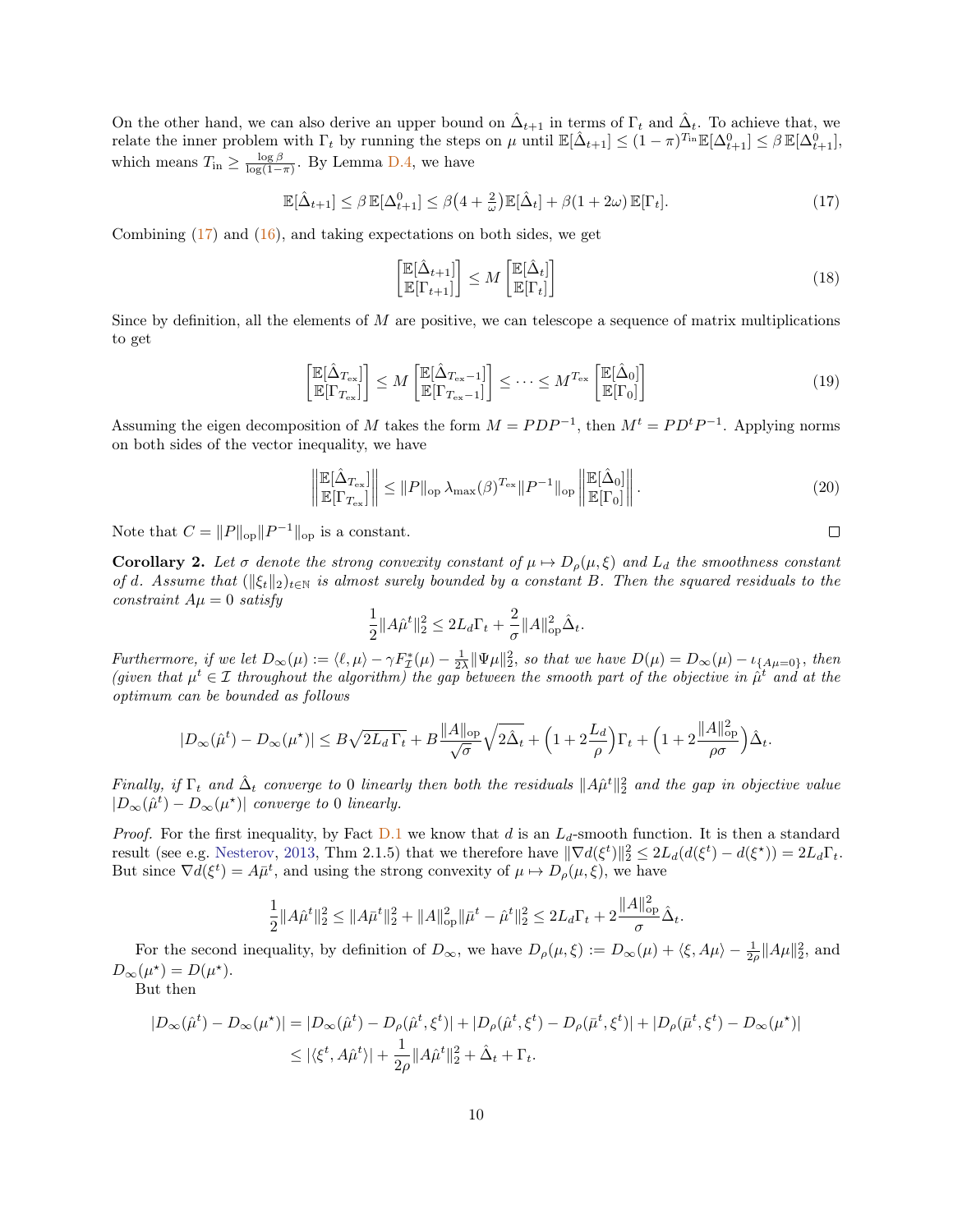but we then have  $|\langle \xi^t, A\hat{\mu}^t \rangle| + \frac{1}{2\rho} \|A\hat{\mu}^t\|_2^2 \leq B \|A\bar{\mu}^t\| + B \|A\|_{\text{op}} \|\hat{\mu}^t - \bar{\mu}^t\|_2 + \frac{1}{\rho} (\|A\hat{\mu}^t\|_2^2 + \|A\|_{\text{op}}^2 \|\hat{\mu}^t - \bar{\mu}^t\|_2^2),$ which yields the result using the same inequalities as before.

Finally, to show the implications of linear convergence, by Lemma 2.3 of [Hong and Luo](#page-15-7) [\(2017\)](#page-15-7), there exists  $\tau' > 0$  such that  $\|\nabla d(\xi)\| \geq \tau' \|\xi - \xi^*\|$ . So that, since  $\|\nabla d(\xi^t)\|_2^2 \leq 2L_d\Gamma_t$ , we have that if the sequence  $(\Gamma_t)_{t\in\mathbb{N}}$  is bounded then so is  $(\xi^t)_{t\in\mathbb{N}}$ . Letting B be a bound on  $\|\xi^t\|$  the previous statements shows the results.

#### D.4 Proofs of Corollaries 3 and 4 (Total number of iterations)

**Corollary 3.** To ensure that  $\mathbb{E}\hat{\Delta}_t \leq \epsilon$  and  $\mathbb{E}\hat{\Gamma}_t \leq \epsilon$  it is enough to run the algorithm for a total number of inner iteration  $T_{\text{tot}} := T_{\text{in}} T_{\text{ex}}$  such that

$$
T_{\text{tot}} \ge \frac{\log(\beta)}{\log \lambda_{\max}(\beta) \log(1-\pi)} \log(\epsilon)
$$

*Proof.* To guarantee that  $(1 - \pi)_{\text{in}}^T < \beta$  requires that  $T_{\text{in}} \geq \frac{\log(1 - \pi)}{\log(\beta)}$  $\frac{\log(1-\pi)}{\log(\beta)}$  and to guaranteed that  $\lambda_{\max}(\beta)^{T_{\text{ex}}}<\epsilon$ requires similarly that  $T_{\text{ex}} \ge \frac{\log(\epsilon)}{\log(\lambda(\beta))}$ . Taking the product of these inequalities yields the result.

Corollary 4. Let  $\Delta^{\star}_{t}T_{\text{in}+s} := \Delta^s_t + \Gamma_t$ . If  $\kappa < \frac{1}{2}$  and  $\alpha = \frac{1}{12}$ , if  $T_{\text{in}} \geq \frac{\log(\alpha \kappa)}{\log(1-\pi)}$  $\frac{\log(\alpha \kappa)}{\log(1-\pi)}$ , then, there exist a constant  $C' > 0$  such that after a total of i clique updates, we have

$$
\mathbb{E}[\Delta_s^*] \le C' \Big( 1 - \frac{\kappa \pi}{2 \log(12/\kappa)} \Big)^s.
$$

Proof. Using solving the quadratic formula for the largest eigenvalue of a two-by-two matrix yields

$$
\lambda_{\max}(\beta) = (1 - \kappa + 6\beta) + \sqrt{(1 - \kappa - 6\beta)^2 + 12\beta}.
$$

It is immediate to verify that  $\lambda_{\max}(\beta) < 1$  if and only if  $\beta < \frac{1}{3} \frac{\kappa}{1+2\kappa}$ . This shows that we need to choose  $\beta = \alpha \kappa$  with  $\alpha < \frac{1}{3(1+2\kappa)}$ . So in particular, if  $\alpha < \frac{1}{9}$ , then the previous inequality is satisfied for any  $0 < \kappa < 1$ .

Moreover, if  $\kappa \leq \frac{1}{2}$  and  $\alpha < \frac{1}{6}$ , we have  $\lambda_{\max}(\beta) = \lambda_{\max}(\alpha \kappa) < 1 - \kappa(1 - 6\alpha)$ . Indeed, letting  $x = 3\beta$ , and  $\alpha' = 3\alpha$ , we have

$$
2\lambda_{\max}(\beta) = (1 - \kappa + 2x) + \sqrt{(1 - \kappa - 2x)^2 + 4x}
$$
  
=  $1 - \kappa + 2x + \sqrt{(1 - \kappa)^2 + 4x\kappa + 4x^2}$   
=  $1 - \kappa + 2\alpha'\kappa + \sqrt{(1 - \kappa)^2 + 4\alpha'\kappa^2 + 4\alpha'^2\kappa^2}$   
 $\leq 1 - \kappa + 2\alpha'\kappa + \sqrt{(1 - \kappa)^2 + 4\alpha'\kappa(1 - \kappa) + 4\alpha'^2\kappa^2}$   
 $\leq 2(1 - \kappa + 6\alpha\kappa).$ 

Setting  $\alpha = \frac{1}{12}$ , given that the rate r is  $r = 1 - \exp\left(\frac{\log(1-\pi)\log(\lambda_{\max}(\beta))}{\log(\beta)}\right)$ , we have

$$
r \geq 1 - (1 - \pi)^{\frac{\log\left(1 - \frac{\kappa}{2}\right)}{\log\left(\frac{\kappa}{12}\right)}} \geq \frac{\log\left(1 - \frac{\kappa}{2}\right)}{\log\left(\frac{\kappa}{12}\right)} \pi \geq \frac{\kappa}{-2\log\left(\frac{\kappa}{12}\right)} \pi,
$$

where, for the second and the third inequality, we used the fact that  $log(1-z) \geq z$  respectively for  $z = \pi$  and for  $z = -\frac{\kappa}{2}$ .

 $\Box$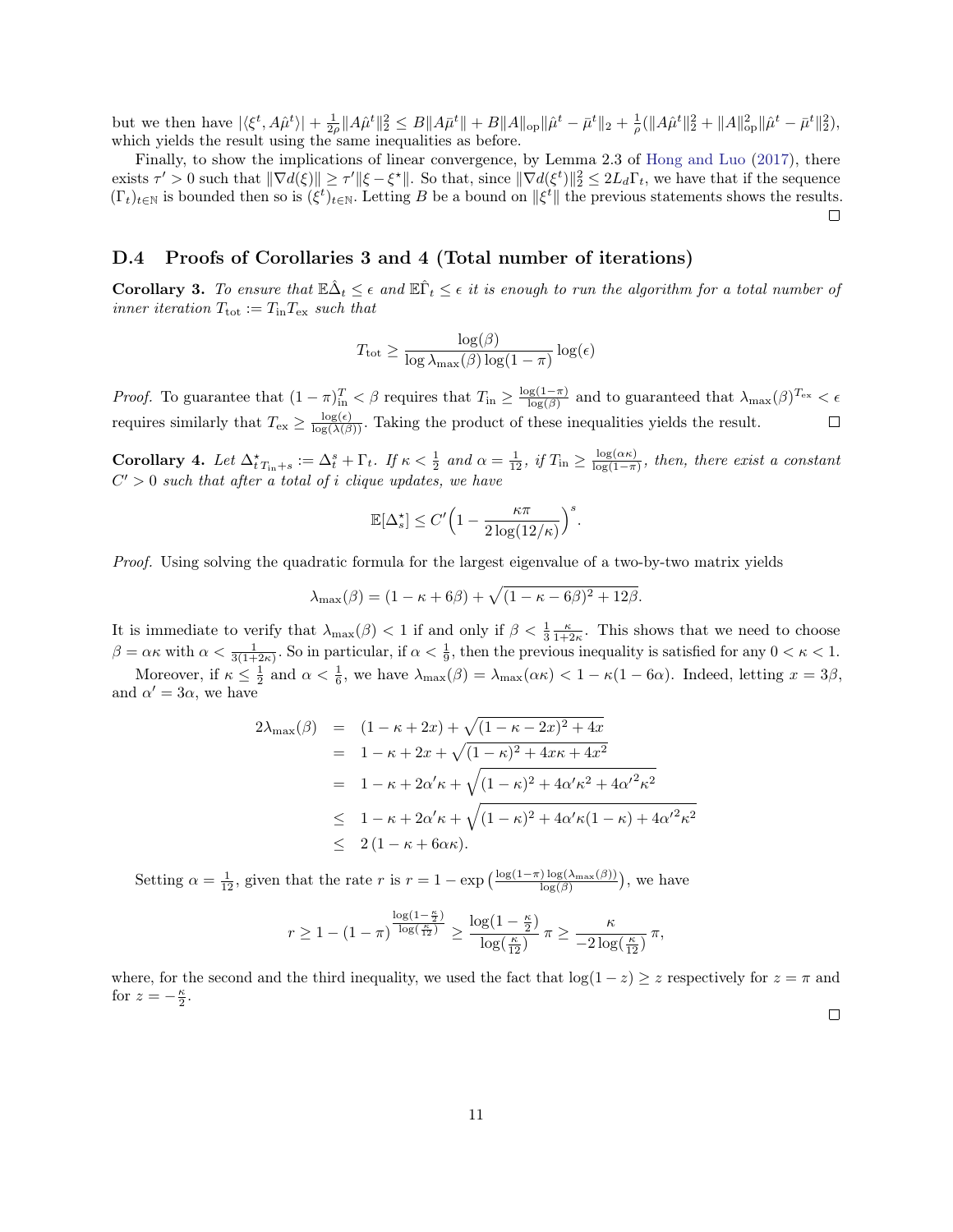### E Details of Algorithm  $A$  and convergence proofs for SDCA

In this section, we specify the detailed form of  $D_{\rho}(\mu, \xi)$ , and show how to apply the proof scheme of [Shalev-](#page-16-5)[Shwartz and Zhang](#page-16-5) [\(2016\)](#page-16-5) to SDCA for the maximization of  $D_{\rho}(\mu,\xi)$  w.r.t.  $\mu$  in order to prove Proposition 1. We first write a fully decomposed expression of  $D_{\rho}(\mu, \xi)$ . We have:

$$
D_{\rho}(\mu,\xi) = \sum_{c \in \mathcal{C}} \langle \ell_c, \mu_c \rangle - f_c^*(\mu_c) - \frac{1}{2\lambda} \sum_{\tau \in \mathcal{T}} \left\| \sum_{c \in \mathcal{C}_{\tau}} \Psi_c \mu_c \right\|^2 - \frac{1}{2\rho} \sum_{\substack{e \in \mathcal{E} \\ i \in e}} \|\mu_i - A_i \mu_e\|^2 + \sum_{\substack{e \in \mathcal{E} \\ i \in e}} \langle \xi_{ei}, \mu_i - A_i \mu_e \rangle, \tag{21}
$$

where  $-f_c^*(\mu_c) = \gamma h_c(\mu_c) - \iota_{\Delta_c}(\mu_c)$ .

We assume here that the entropy surrogate used is such that  $h_c$  is  $\sigma_c$ -strongly concave w.r.t.  $\mu_c$ . In particular this corresponds to two possible choices:

- The naive Gini entropy, for which  $h_c(\mu_c) = (1 ||\mu_c||_2^2)$ .
- The Gini-OTRW entropy (see Appendix [C\)](#page-4-0) for which, given positive numbers  $\rho_i$ ,  $\rho_{i|j}$  and  $\rho_{j|i}$  for all nodes and edges, we have

$$
- h_i(\mu_i) = \rho_i k_i (1 - ||\mu_i||_2^2) \quad \text{for } i \in \mathcal{V}
$$
  
-  $h_{ij}(\mu_{ij}) = h_{i|j}(\mu_{ij}) + h_{j|i}(\mu_{ij}) \quad \text{for } \{i, j\} \in \mathcal{E}$  with  $h_{i|j}(\mu_{ij}) = k_i \rho_{i|j}(\varepsilon ||A_j \mu_{ij}||_2^2 - k_j ||\mu_{ij}||_2^2)$ 

for  $\varepsilon < 1$  which is  $\sigma_c$ -strongly concave in  $\mu_c$  with  $\sigma_i = 2k_i \rho_i$  if  $i \in \mathcal{V}$  else  $\sigma_{\{i,j\}} = 2(1-\varepsilon)k_i k_j (\rho_{i|j} + \rho_{j|i}).$ (For  $\varepsilon = 1$ , the surrogate is not strongly concave, and a modification of the decomposition into a separable terms and a smooth term must be used to leverage strong convexity: see the discussion in Section 6.2 after Proposition 2).

The proof of convergence for SDCA is based on showing that the expected increase in dual objective provides an upper bound on a measure of duality gap. For the problem, we are considering the gap of interest is gap $(w, \delta, \mu, \xi) := \tilde{P}_{\rho}(w, \delta, \xi) - D_{\rho}(\mu, \xi)$ , which is an upper bound on the duality gap  $P_{\rho}(w, \xi) - D_{\rho}(\mu, \xi)$ . It can be decomposed as follows:

$$
gap(w, \delta, \mu, \xi) = \left[ \gamma F_{\mathcal{I}}(\ell + \Psi^{\mathsf{T}} w + A^{\mathsf{T}} \delta) + \gamma F_{\mathcal{I}}^{*}(\mu) - \langle \ell + \Psi^{\mathsf{T}} w + A^{\mathsf{T}} \delta, \mu \rangle \right] + \left[ \frac{\lambda}{2} ||w||^{2} + \frac{1}{2\lambda} ||\Psi\mu||^{2} - \langle -w, \Psi\mu \rangle \right] + \left[ \frac{\rho}{2} ||\xi - \delta||^{2} + \frac{1}{2\rho} ||A\mu||^{2} - \langle \xi - \delta, A\mu \rangle \right] \quad (22)
$$
  
= 
$$
\left[ \sum_{c \in \mathcal{C}} f_{c}^{*} \left( \frac{1}{\gamma} \tilde{\theta}_{c}(w, \delta) \right) + f_{c}^{*}(\mu_{c}) - \langle \tilde{\theta}_{c}(w, \delta), \mu_{c} \rangle \right] + \left[ \sum_{\tau \in \mathcal{T}} \frac{\lambda}{2} ||w_{\tau}||^{2} + \frac{1}{2\lambda} ||\sum_{c \in \mathcal{C}_{\tau}} \Psi_{c} \mu_{c}||^{2} - \langle -w_{\tau}, \sum_{c \in \mathcal{C}_{\tau}} \Psi_{c} \mu_{c} \rangle \right] + \left[ \sum_{e \in \mathcal{E}} \sum_{i \in e} \frac{\rho}{2} ||\xi_{ei} - \delta_{ei}||^{2} + \frac{1}{2\rho} ||\mu_{i} - A_{i}\mu_{i}||^{2} - \langle \xi_{ei} - \delta_{ei}, \mu_{i} - A_{i}\mu_{i} \rangle \right], \tag{23}
$$

where  $\tilde{\theta}_c$  is defined by

$$
\tilde{\theta}_c(w,\delta) := \begin{cases} \ell_i + \Psi_i^{\mathsf{T}} w_{\tau_i} + \sum_{e \ni s} \delta_{ei} & \text{for } c = i \in \mathcal{V}, \\ \ell_e + \Psi_e^{\mathsf{T}} w_{\tau_e} - \sum_{i \in e} A_i^{\mathsf{T}} \delta_{ei} & \text{for } c = e \in \mathcal{E}. \end{cases}
$$
\n
$$
(24)
$$

We now proceed to characterize the progress of the algorithm at each iteration, and to that end, we introduce appropriate notations. In particular, since  $\xi$  is fixed during the algorithm, we drop the dependance on  $\xi$  in different functions: Denote the objective of the subproblem w.r.t. clique c as

$$
D_{\rho,c}(\mu_c, \mu_{-c}^s) := -f_c^*(\mu_c) - r(\mu_c, \mu_{-c}^s),\tag{25}
$$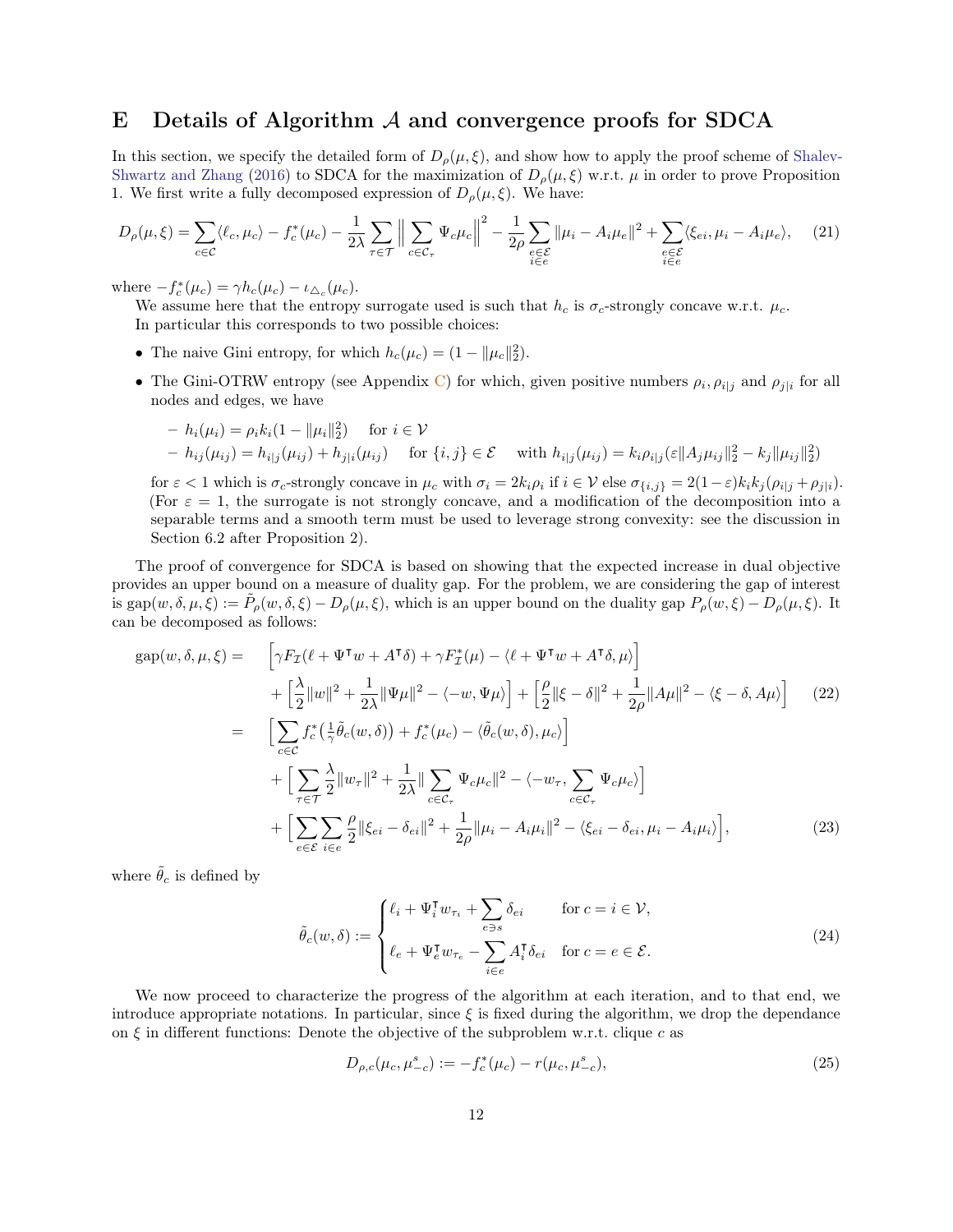with  $r$  defined by

$$
r(\mu_c, \mu_{-c}^s) := \frac{1}{2\lambda} \Big\| \sum_{b \in \mathcal{C}_{\tau_c} \backslash \{c\}} \Psi_b \mu_b^s + \Psi_c \mu_c \Big\|^2 + \begin{cases} \sum_{e \ni c} \frac{1}{2\rho} \|\mu_i - A_i \mu_e^s\|^2 - \langle \mu_i, \sum_{e \ni i} \xi_{ei} + \ell_i \rangle, & c = i \in \mathcal{V}, \\ \sum_{i \in e} \frac{1}{2\rho} \|\mu_i^s - A_i \mu_e\|^2 - \langle \mu_e, -\sum_{i \in e} A_i^{\mathsf{T}} \xi_{ei} + \ell_e \rangle, & c = e \in \mathcal{E}. \end{cases}
$$

It is straightforward to show that  $r$  is convex and smooth with cliquewise smoothness constants

$$
L_i = \frac{1}{\lambda} \text{eig}_{\text{max}}(\Psi_i^{\mathsf{T}} \Psi_i) + \frac{|\{e : e \ni i\}|}{\rho}, \ i \in \mathcal{V} \quad \text{and} \quad L_e = \frac{1}{\lambda} \text{eig}_{\text{max}}(\Psi_e^{\mathsf{T}} \Psi_e) + \frac{1}{\rho} \sum_{i \in e} \text{eig}_{\text{max}}(A_i^{\mathsf{T}} A_i), \ e \in \mathcal{E}.
$$

The proof of convergence hinges on the following key lemma.

**Lemma E.1.** Taking one of the following updates on  $\mu_c$  with  $\mu_{-c}$  fixed:

- $\mu_c^{s+1} = \arg \max_{\mu_c} D_{\rho,c}(\mu_c, \mu_{-c}^s)$ .
- or, if  $u \in \partial f_c(\tilde{\theta}_c(w^s, \delta^s))$ , where  $f_c$  is the conjugate function of  $f_c^*$ .

*solve* 
$$
\hat{\alpha} = \underset{\alpha \in [0,1]}{\arg \max} D_{\rho,c}(\mu_c^s + \alpha(u - \mu_c^s); \mu^s), \quad \text{and set} \quad \mu_c^{s+1} = \mu_c^s + \hat{\alpha}(u - \mu_c^s).
$$

Then, with  $\pi = \min_{c \in \mathcal{C}} \frac{\sigma_c}{|\mathcal{C}|(\sigma_c + L_c)}$ , the following inequality holds

$$
\mathbb{E}_c[D_\rho(\mu^{s+1}, \xi) - D_\rho(\mu^s, \xi)] \ge \pi \mathbb{E}_c[\tilde{P}_\rho(w^s, \delta^s, \xi) - D_\rho(\mu^s, \xi)], \quad \forall \xi,
$$

where  $w^s$ ,  $\delta^s$  are updated to maintain the optimality conditions:

<span id="page-12-0"></span>
$$
w^s = -\frac{1}{\lambda} \Psi \mu^s, \quad \delta^s = \xi - \frac{1}{\rho} A \mu^s.
$$

*Proof.* Letting  $\tilde{D}_{\rho,c}$  be defined as,

$$
\breve{D}_{\rho,c}(\mu_c; \mu^s) := -f_c^*(\mu_c) - r(\mu^s) - \langle \nabla_{\mu_c} r(\mu^s), \mu_c - \mu_c^s \rangle - \frac{L_c}{2} \|\mu_c - \mu_c^s\|^2,
$$

we have  $\check{D}_{\rho,c}(\mu_c;\mu^s) \leq D_{\rho,c}(\mu_c)$ , since  $\mu_c \mapsto r(\mu_c,\mu^s_{-c})$  is  $L_c$ -smooth.

First, for the update  $\mu_c^{s+1} = \arg \max_{\mu_c} D_{\rho,c}(\mu_c, \mu_{-c}^s)$ , we have that, for any direction  $u - \mu_c^s$  and any step size  $\alpha \in [0,1]$ 

$$
D_{\rho}(\mu^{s+1}, \xi) - D_{\rho}(\mu^{s}, \xi) = D_{\rho, c}(\mu_{c}^{s+1}, \mu_{-c}^{s}) - D_{\rho, c}(\mu_{c}^{s}, \mu_{-c}^{s})
$$
  
\n
$$
\geq D_{\rho, c}(\mu_{c}^{s} + \alpha(u - \mu_{c}^{s}), \mu_{-c}^{s}) - D_{\rho, c}(\mu_{c}^{s}, \mu_{-c}^{s})
$$
  
\n
$$
\geq \tilde{D}_{\rho, c}(\mu_{c}^{s} + \alpha(u - \mu_{c}^{s}); \mu^{s}) - D_{\rho, c}(\mu_{c}^{s}, \mu_{-c}^{s}).
$$
\n(26)

Showing the desired inequality for the second form of update thus implies the inequality for the first type of update. Expliciting  $\overrightarrow{D}_{\rho,c}(\mu_c^s + \alpha(u - \mu_c^s); \mu^s)$ , we have

$$
\tilde{D}_{\rho,c}(\mu_c^s + \alpha(u - \mu_c^s); \mu^s) = -f_c^*(\mu_c^s + \alpha(u - \mu_c^s)) \n- r(\mu^s) - \langle \nabla_{\mu_c} r(\mu^s), \alpha(u - \mu_c^s) \rangle - \frac{\alpha^2 L_c}{2} ||u - \mu_c^s||^2.
$$
\n(27)

Since  $f_c^*(u)$  assumed  $\sigma_c$ -strongly convex, we have

<span id="page-12-1"></span>
$$
f_c^*(\mu_c^s + \alpha(u - \mu_c^s)) \le \alpha f_c^*(u) + (1 - \alpha)f_c^*(\mu_c^s) - \frac{\sigma_c}{2}\alpha(1 - \alpha)\|u - \mu_c^s\|_2^2.
$$
 (28)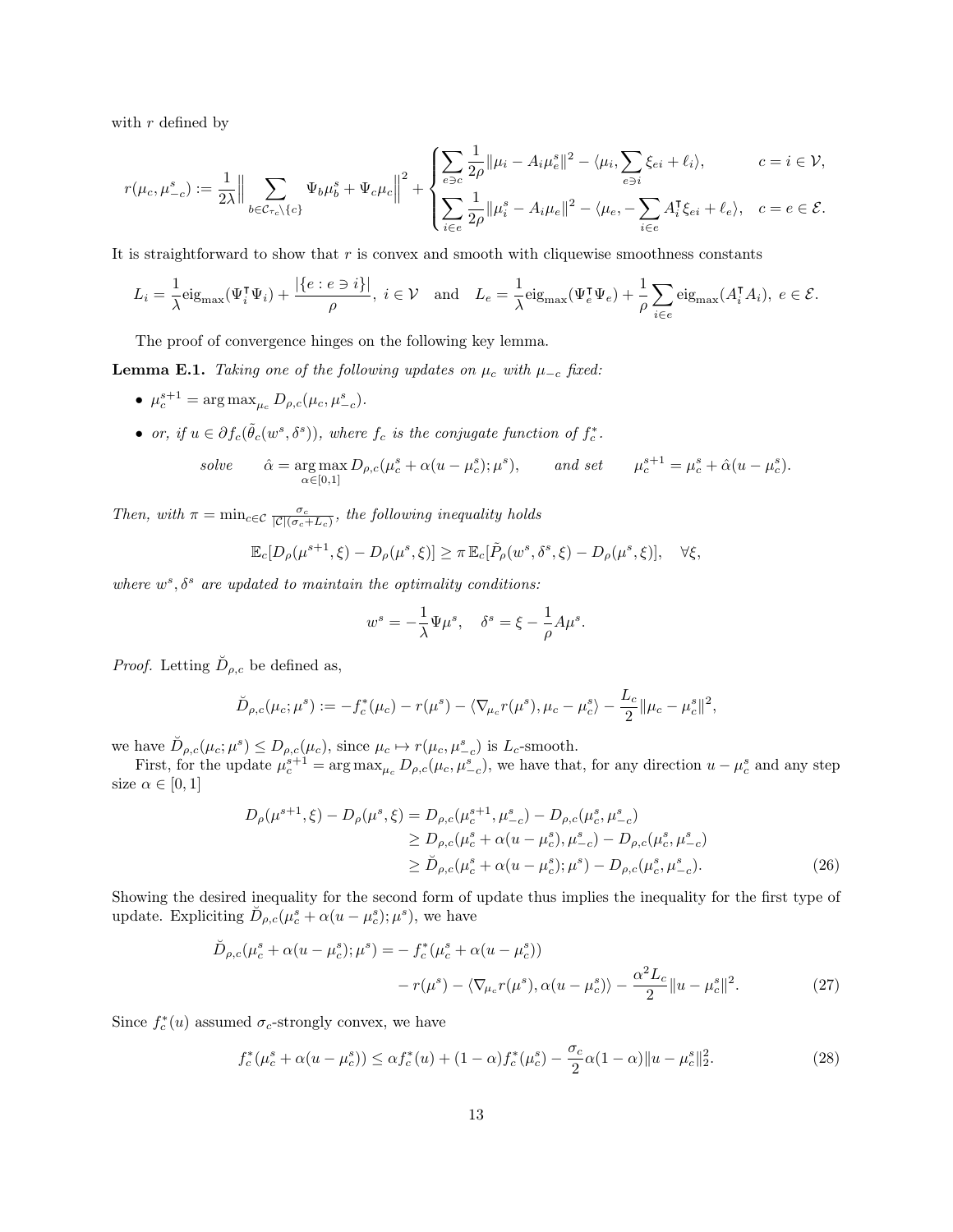Combining  $(27)$  and  $(28)$ , we obtain

$$
\breve{D}_{\rho,c}(\mu_c^s + \alpha(u - \mu_c^s); \mu^s) \ge -\alpha \Big( f_c^*(u) - f_c^*(\mu_c^s) + \langle \nabla_{\mu_c} r(\mu^s), u - \mu_c^s \rangle \Big) \n- f_c^*(\mu_c^s) - r(\mu^s) + \left( \frac{\sigma_c}{2} \alpha (1 - \alpha) - \frac{\alpha^2 L_c}{2} \right) ||u - \mu_c^s||^2.
$$
\n(29)

Now, if we choose  $u \in \partial f_c(-\nabla_{\mu_c}r(\mu^s)),$  by Fenchel conjugacy, it follows that

<span id="page-13-2"></span><span id="page-13-0"></span>
$$
f_c(-\nabla_{\mu_c}r(\mu^s))=-f_c^*(u)-\langle\nabla_{\mu_c}r(\mu^s),u\rangle.
$$

One can easily see that  $\tilde{\theta}_c(w^s, \delta^s) = -\nabla_{\mu_c} r(\mu^s)$  by maintaining the optimality conditions

$$
\forall c \in \mathcal{C}: \quad w^s_{\tau_c} = -\frac{1}{\lambda} \sum_{b \in \mathcal{C}_{\tau}} \Psi_b \mu^s_b, \qquad \forall e \in \mathcal{E}, i \in e: \quad \delta^s_{ei} = \xi_{ei} - \frac{1}{\rho} (\mu^s_i - A_i \mu^s_e).
$$

Thus, we can further simplify [\(29\)](#page-13-0) as

$$
\breve{D}_{\rho,c}(\mu_c^s + \alpha(u - \mu_c^s); \mu^s) - D_{\rho,c}(\mu_c^s, \mu_{-c}^s) \ge \alpha \Big( f_c(\tilde{\theta}_c(w^s, \delta^s)) + f_c^*(\mu_c^s) - \langle \tilde{\theta}_c(w^s, \delta^s), \mu_c^s \rangle \Big),\tag{30}
$$

provided that  $\frac{\sigma_c}{2} \alpha (1 - \alpha) - \frac{\alpha^2 L_c}{2} \ge 0$ , that is,  $0 \le \alpha \le \frac{\sigma_c}{\sigma_c + L_c}$ .

The key observation is that

<span id="page-13-1"></span>
$$
gap(w, \delta, \mu, \xi) = \sum_{c \in \mathcal{C}} f_c(\tilde{\theta}_c(w, \delta)) + f_c^*(\mu_c) - \langle \tilde{\theta}_c(w, \delta), \mu_c \rangle
$$
\n(31)

if we maintain the optimality conditions. By using  $(31)$  and taking expectation  $\mathbb{E}_c$  w.r.t. a uniform random choice of the clique c on both sides of [\(30\)](#page-13-2), we guarantee that, for  $\alpha \in [0, \frac{\sigma_c}{\sigma_c + L_c}]$ ,

$$
\mathbb{E}_c[D_\rho(\mu^{s+1}, \xi) - D_\rho(\mu^s, \xi)] \ge \mathbb{E}_c\Big[\frac{\alpha}{|\mathcal{C}|}\text{gap}(w^s, \delta^s, \mu^s, \xi)\Big].
$$

So, we can choose the maximum value  $\frac{\sigma_c}{\sigma_c+L_c}$  for  $\alpha$ . It follows that

$$
\mathbb{E}_c[D_\rho(\mu^{s+1}, \xi) - D_\rho(\mu^s, \xi)] \ge \left(\min_{c \in \mathcal{C}} \frac{\sigma_c}{|\mathcal{C}|(\sigma_c + L_c)}\right) \mathbb{E}_c[\text{gap}(w^s, \delta^s, \mu^s, \xi)].
$$

We can now prove Proposition 1.

**Proposition 1.** If A is SDCA, let  $|C|$  be the total number of cliques,  $\sigma_c$  the strong convexity constant of  $f_c^*$ , and  $L_c$  the Lipschitz constant of  $\mu_c \mapsto r(\mu)$ , then A is linearly convergent with rate  $\pi = \min_{c \in \mathcal{C}} \frac{\sigma_c}{|\mathcal{C}|(\sigma_c + L_c)}$ .

*Proof.* Denote  $\Delta_t^s := D_\rho(\bar{\mu}^t, \xi^t) - D_\rho(\mu^{t,s}, \xi^t)$ . Since we update  $\mu^{t,s}$  to  $\mu^{t,s+1}$  using SDCA, according to Lemma [E.1,](#page-6-2) we have

$$
\mathbb{E}_c[\Delta_t^s - \Delta_t^{s+1}] = \mathbb{E}_c[D_\rho(\mu^{t,s+1}, \xi^t) - D_\rho(\mu^{t,s}, \xi^t)] \n\ge \pi \mathbb{E}_c[\tilde{P}_\rho(w(\mu^{t,s}), \delta(\mu^{t,s}, \xi^t), \xi^t) - D_\rho(\mu^{t,s}, \xi^t)] \n\ge \pi \mathbb{E}_c[D_\rho(\bar{\mu}^t, \xi^t) - D_\rho(\mu^{t,s}, \xi^t)] = \pi \mathbb{E}_c[\Delta_t^s],
$$

and  $\pi = \min_{c \in \mathcal{C}} \frac{\sigma_c}{|\mathcal{C}|(\sigma_c + L_c)}$ . The above inequality implies that

$$
\mathbb{E}_c[\Delta_t^{s+1}] \le (1-\pi) \mathbb{E}_c[\Delta_t^s] \le (1-\pi)^{s+1} \mathbb{E}_c[\Delta_t^0].
$$

The result follows if we set  $T_{\text{in}} = s + 1$ .

 $\Box$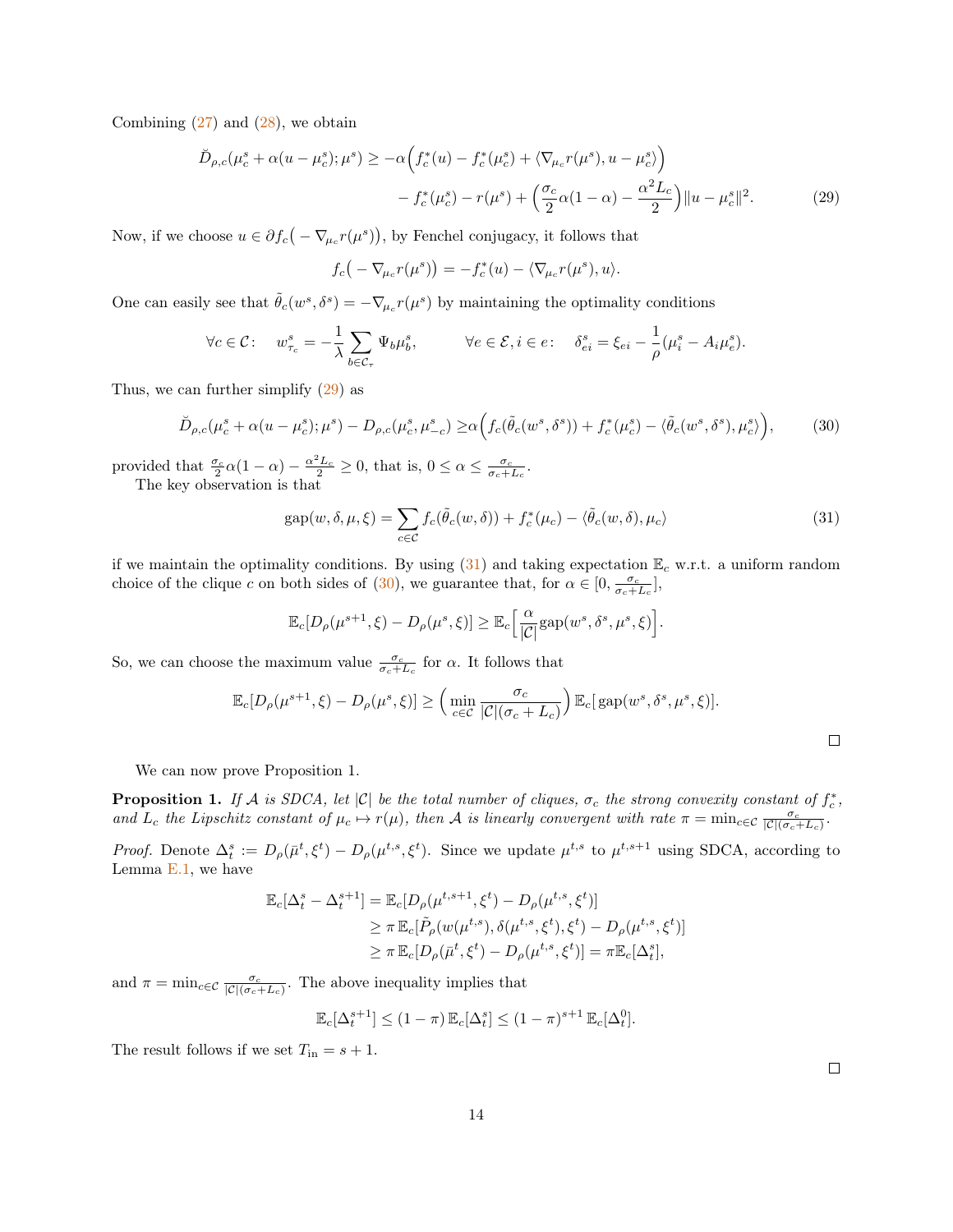### E.1 Proof of Propositions 2 and 3 (Linear convergence in the primal)

<span id="page-14-0"></span>**Proposition 2.** Let  $\hat{w}^t = w(\hat{\mu}^t)$ . If A is SDCA, then

$$
\mathbb{E}[P(\hat{w}^t) - P(w^\star)] \le \mathbb{E}[\frac{1}{\pi}\hat{\Delta}_t + \Gamma_t].
$$

*Proof.* Recall that  $P(w^*) = D(\mu^*) = D_\rho(\mu^*, \xi^*)$  by Corollary [5.](#page-3-1)

$$
P(w^{t,s}) - P(w^*) = P(w^{t,s}) - D_{\rho}(\bar{\mu}^t, \xi^t) + D_{\rho}(\bar{\mu}^t, \xi^t) - P(w^*)
$$
  
=  $P(w^{t,s}) - D_{\rho}(\bar{\mu}^t, \xi^t) + D_{\rho}(\bar{\mu}^t, \xi^t) - D_{\rho}(\mu^*, \xi^*)$   
 $\leq \tilde{P}(w^{t,s}, \delta^{t,s}, \xi^t) - D_{\rho}(\bar{\mu}^t, \xi^t) + d(\xi^t) - d(\xi^*)$   
 $\leq \tilde{P}(w^{t,s}, \delta^{t,s}, \xi^t) - D_{\rho}(\mu^{t,s}, \xi^t) + d(\xi^t) - d(\xi^*)$   
=  $gap(w^{t,s}, \delta^{t,s}, \mu^{t,s}, \xi^t) + \Gamma_t$ 

If  $A$  is SDCA, by Lemma [E.1,](#page-6-2) we have

$$
\mathbb{E}[P(w^{t,s}) - P(w^\star)] = \mathbb{E}[\text{gap}(w^{t,s}, \delta^{t,s}, \mu^{t,s}, \xi^t) + \Gamma_t]
$$
  

$$
\leq \mathbb{E}\left[\frac{1}{\pi}(\Delta_t^s - \Delta_t^{s+1}) + \Gamma_t\right]
$$
  

$$
\leq \frac{1}{\pi}\mathbb{E}[\Delta_t^s] + \mathbb{E}[\Gamma_t].
$$

Given that  $\hat{\Delta}_t = \Delta_t^{T_{\text{in}}},$  the result follows by setting  $s = T_{\text{in}}.$ 

**Proposition 3.** Let  $w^{t,s} = w(\mu^{t,s})$ . If A is a linearly convergent algorithm and  $\mu \mapsto -H_{\text{approx}} + \frac{1}{2\rho} ||A\mu||_2^2$ is strongly convex then  $P(w^{t,s}) - P(w^{\star})$  converges to 0 linearly.

*Proof.* Note that, if  $\sigma$  is the strong convexity constant of  $D_\rho$  w.r.t.  $\mu$ , then given that  $P_\rho(w,\xi) = \min_{\delta} \tilde{P}_\rho(w,\delta,\xi)$ with

$$
\tilde{P}_{\rho}(w,\delta,\xi) = \gamma F_{\mathcal{I}}\left(\frac{\theta(w) + A^{\mathsf{T}}\delta}{\gamma}\right) + \frac{\rho}{2} \|\delta - \xi\|^2 + \frac{\lambda}{2} \|w\|_2^2,
$$

we also have

$$
P_\rho(w,\xi) = \max_\mu \Big[\, \langle \mu, \Psi^\intercal w \rangle + \gamma H_\text{approx}(\mu) + \langle \xi, A \mu \rangle - \frac{1}{2\rho} \|A\mu\|_2^2 \Big] + \frac{\lambda}{2} \|w\|_2^2,
$$

which shows that  $w \mapsto P_{\rho}(w, \xi)$  is a function with Lipschitz gradient as the sum of  $w \mapsto \frac{\lambda}{2} ||w||_2^2$  and of the Fenchel conjugate of a strongly convex function. Let  $L_P$  be its Lipschitz smoothness constant and note that it does not depend on the value of  $\xi$ . We thus have

$$
P_{\rho}(w^{t,s}, \xi^t) - P_{\rho}(\bar{w}^t, \xi^t) \le L_P \|w^{t,s} - \bar{w}^t\|_2^2.
$$

Then given the representer theorem, and by strong convexity of  $\mu \mapsto D_{\rho}(\mu, \xi)$  we have

$$
||w^{t,s} - \bar{w}^t||_2^2 = ||\Psi(\mu^{t,s} - \bar{\mu}^t)||_2^2 \le \frac{1}{\sigma} ||\Psi||_{op}^2(D_\rho(\mu^{t,s}, \xi^t) - D_\rho(\bar{\mu}^t, \xi^t))
$$

So that, since  $P(w^{t,s}) \le P_\rho(w^{t,s}, \xi^t)$  and  $P(w^*) = P_\rho(w^*, \xi^*)$ , we have

$$
P(w^{t,s}) - P(w^*) \le P_\rho(w^{t,s}, \xi^t) - P_\rho(\bar{w}^t, \xi^t) + P_\rho(\bar{w}^t, \xi^t) - P_\rho(w^*, \xi^*) \le \frac{L_P}{\sigma} \|\Psi\|_{\text{op}}^2 \Delta_t^s + \Gamma_t.
$$

Finally, global linear convergence in the primal also follows from the linear convergence of  $\hat{\Delta}_t$  and  $\Gamma_t$ .  $\Box$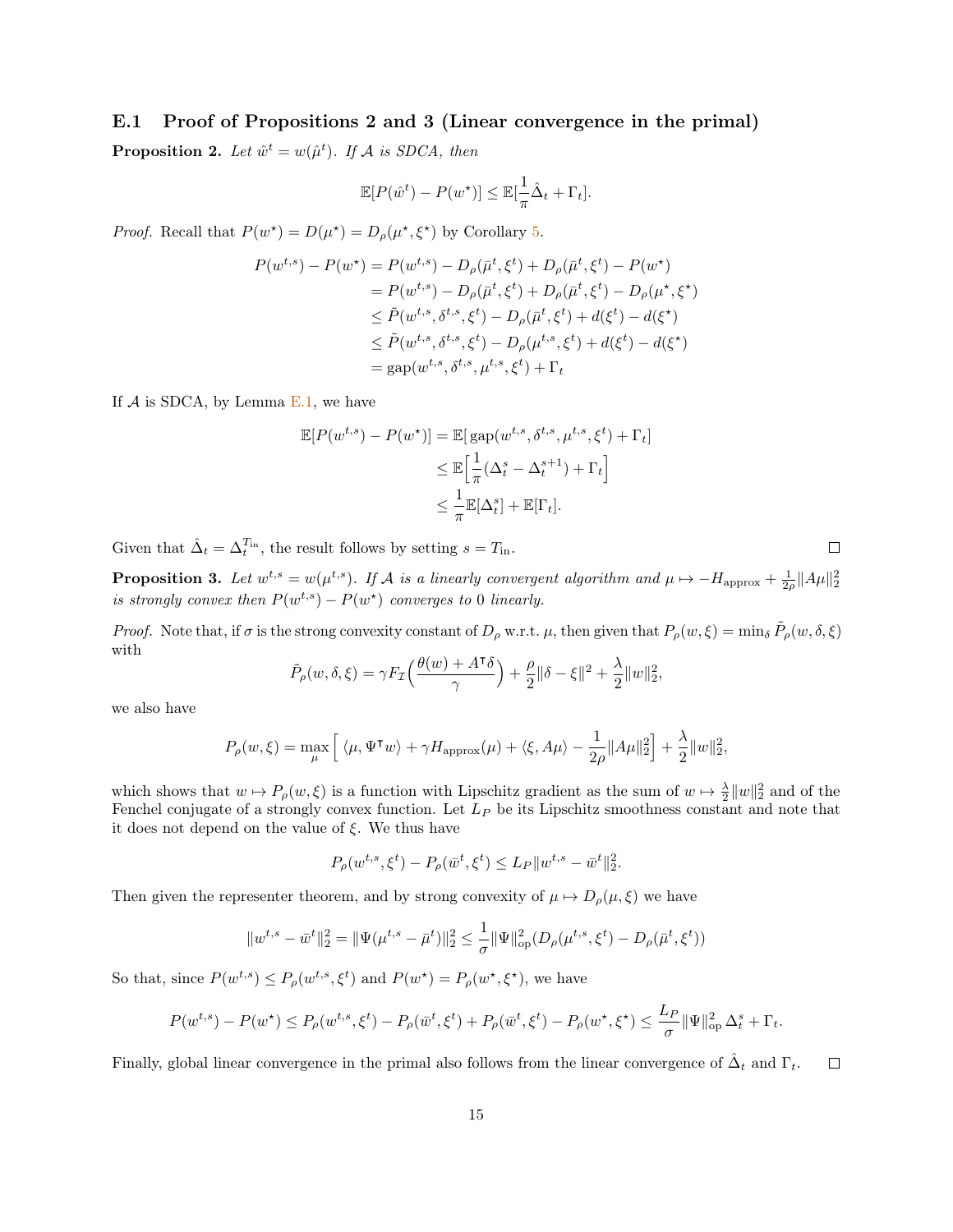### F Notation summary

<span id="page-15-9"></span>Given the number of notations in the main paper, we summarize some of them in Tables [2,](#page-15-9)[3](#page-16-6) and [4.](#page-16-7) The block matrices  $\Psi$  and  $A$  are schematically drawn below to illustrate their structure.

$$
\Psi = \tau_c \left[ \begin{array}{c} c \\ \vdots \\ \vdots \\ \vdots \end{array} \right] \qquad A = \begin{array}{c} i \\ \vdots \\ i \end{array} \left[ \begin{array}{c} i \\ \vdots \\ \vdots \\ \vdots \end{array} \right]
$$

| Table 2: Notations for sets     |                                               |                                                                                   |  |  |
|---------------------------------|-----------------------------------------------|-----------------------------------------------------------------------------------|--|--|
| Notation                        | Dimension                                     | Description                                                                       |  |  |
| C                               |                                               | the set of cliques                                                                |  |  |
| E.                              |                                               | the set of edges                                                                  |  |  |
|                                 |                                               | the set of nodes                                                                  |  |  |
| $\mathcal{Y}_i = \mathcal{S}_k$ |                                               | $\mathcal{S}_k := \{u \in \{0,1\}^k \mid   u  _1 = 1\}$                           |  |  |
| $\mathcal{Y}_c$                 |                                               | $\mathcal{Y}_c := \bigtimes_{i \in c} \mathcal{Y}_i$                              |  |  |
| $\mathcal{Y}$                   | $\frac{\prod_{i\in c}k_i}{\prod_{i\in V}k_i}$ | $\mathcal{Y} := \mathsf{X}_{i \in V} \mathcal{Y}_i$                               |  |  |
|                                 |                                               | the set of clique types                                                           |  |  |
| $\mathcal{C}_{\bm{\tau}}$       |                                               | the set of cliques of type $\tau$                                                 |  |  |
| $\mathcal{M}$                   |                                               | the marginal polytope                                                             |  |  |
| ſ.                              |                                               | the local polytope                                                                |  |  |
|                                 |                                               | $\mathcal{I} := \prod_{i \in V} \Delta_{k_i} \times \prod_{e \in E} \Delta_{k_e}$ |  |  |

### References

- <span id="page-15-6"></span>Furuichi, S. (2006). Information theoretical properties of Tsallis entropies. Journal of Mathematical Physics, 47(2):023302.
- <span id="page-15-0"></span>Hazan, T. and Urtasun, R. (2010). A primal-dual message-passing algorithm for approximated large scale structured prediction. In NIPS, pages 838–846.
- <span id="page-15-7"></span>Hong, M. and Luo, Z.-Q. (2017). On the linear convergence of the alternating direction method of multipliers. Mathematical Programming, 162(1-2):165–199.
- <span id="page-15-5"></span>Koo, T., Globerson, A., Carreras Pérez, X., and Collins, M. (2007). Structured prediction models via the matrix-tree theorem. In Joint Conference on Empirical Methods in Natural Language Processing and Computational Natural Language Learning (EMNLP-CoNLL), pages 141–150.
- <span id="page-15-2"></span>Lacoste-Julien, S., Jaggi, M., Schmidt, M., and Pletscher, P. (2013). Block-coordinate Frank-Wolfe optimization for structural SVMs. In ICML, pages 53–61.
- <span id="page-15-4"></span>London, B., Huang, B., and Getoor, L. (2015). The benefits of learning with strongly convex approximate inference. In ICML, pages 410–418.
- <span id="page-15-1"></span>Meshi, O., Sontag, D., Globerson, A., and Jaakkola, T. S. (2010). Learning efficiently with approximate inference via dual losses. In ICML, pages 783–790.
- <span id="page-15-3"></span>Meshi, O., Srebro, N., and Hazan, T. (2015). Efficient training of structured SVMs via soft constraints. In AISTATS, pages 699–707.
- <span id="page-15-8"></span>Nesterov, Y. (2013). Introductory lectures on convex optimization: A basic course, volume 87. Springer.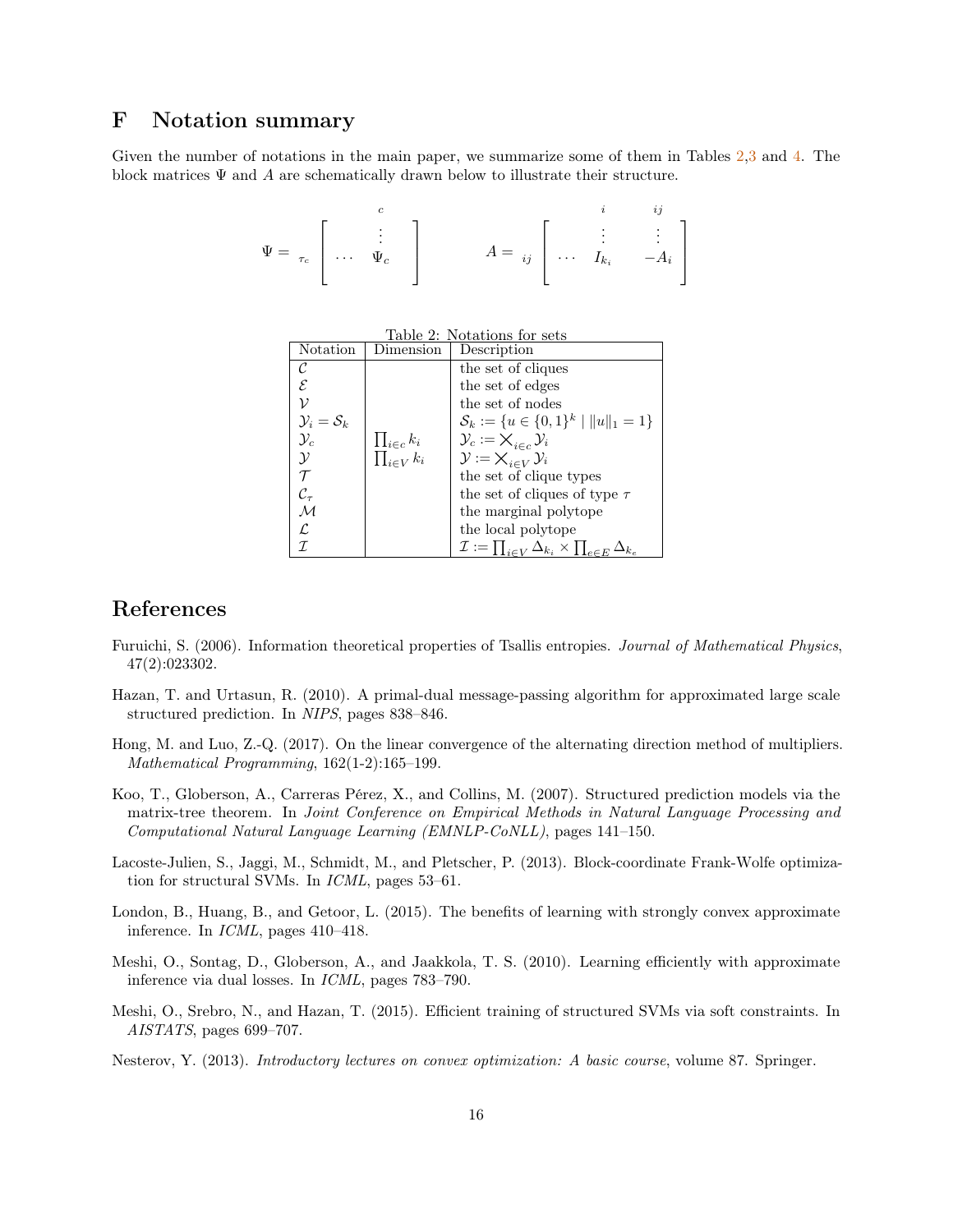<span id="page-16-6"></span>

| Notation                                                                                          | Domain                                                        | Description                                                                                           |
|---------------------------------------------------------------------------------------------------|---------------------------------------------------------------|-------------------------------------------------------------------------------------------------------|
| $k_i$                                                                                             | N                                                             | the number of values that $Y_i$ can take                                                              |
| $k_c$                                                                                             | N                                                             | $k_c :=  \mathcal{Y}_c  = \prod_{i \in c} k_i$                                                        |
| $\tau$                                                                                            | N                                                             | the type of a clique                                                                                  |
| $\tau_c$                                                                                          | N                                                             | the type of clique $c$                                                                                |
| $w_{\tau}$                                                                                        | $\mathbb{R}^{d_{\tau}}$                                       | the parameter shared by all cliques with type $\tau$                                                  |
| w                                                                                                 | $\mathbb{R}^{\sum_{\tau} d_{\tau}}$                           | $w :=  w_\tau _{\tau \in \mathcal{T}}$                                                                |
| $\phi_c(x, y_c)$ $\Big  \mathbb{R}^{d_{\tau_c}}$                                                  |                                                               | the feature vector associated with the clique c given $Y_c = y_c$                                     |
|                                                                                                   |                                                               | the partition function of $p(y x; w)$                                                                 |
| $\left. \begin{array}{l} Z(x,w) \\ \ell_c(y_c^{(n)},y_c) \end{array} \right  \; \mathbb{R}_{+^*}$ |                                                               | the user defined loss function associated with the clique $c$                                         |
|                                                                                                   |                                                               | the temperature parameter of the loss-augmented CRF                                                   |
| $\gamma$ $\Psi_c^{(n)}$ $\mathbb{R}^{d_{\tau_c} \times k_c}$                                      |                                                               | $\Psi_c^{(n)} := \big[\phi_c(x^{(n)}, y_c) - \phi_c(x^{(n)}, y_c^{(n)})\big]_{y_c \in \mathcal{Y}_c}$ |
| $\Psi^{(n)}$                                                                                      | $\big  \mathbb{R} \sum_{\tau} d_{\tau} \times \sum_{c} k_{c}$ | see the drawing                                                                                       |
| $\ell_c^{(n)}$                                                                                    | $\mathbb{R}^{k_c}$                                            | $\ell_c^{(n)} := \big[\ell_c(y_c^{(n)}, y_c)\big]_{y_c \in \mathcal{Y}_c}$                            |
| $\rho(n)$                                                                                         | $\big  \mathbb{R}^{\sum_{c} k_c}$                             | $\ell^{(n)} := [\ell_c^{(n)}]_{c \in C}$                                                              |
| $\theta_c^{(n)}(w)$ $\left  \begin{array}{c} \mathbb{R}^{k_c} \end{array} \right.$                |                                                               | $\theta_c^{(n)}(w) := \Psi_c^{(n)\mathsf{T}} w_{\tau_c} + \ell_c^{(n)}$                               |
| $\theta^{(n)}(w)$                                                                                 | $\mathbb{R}^{\sum_{c} k_c}$                                   | $\theta^{(n)}(w) := [\theta_c^{(n)}(w)]_{c \in \mathcal{C}}$ , the natural parameter                  |
| F                                                                                                 | $\mathbb{R}^{\sum_{c} k_c} \to \mathbb{R}$                    | the log partition function of $\theta$                                                                |
| T(y)                                                                                              | $\mathbb{R}^{\sum_{c} k_c}$                                   | the sufficient statistics                                                                             |
| $\mu_c$                                                                                           | $\mathbb{R}^{k_c}$                                            | the mean parameter associated with the clique c                                                       |
| $\mu$                                                                                             | $\mathbb{R}^{\sum_{c} k_c}$                                   | the mean parameter                                                                                    |
| $F^*$                                                                                             | $\mathbb{R}^{\sum_{c} k_c} \to \mathbb{R}$                    | the Fenchel conjugate of $F$                                                                          |
| $\iota_C$                                                                                         | $\mathbb{R}^{\sum_{c} k_c} \to \{0, +\infty\}$                | the indicator function of set $C$                                                                     |
| $\lambda$                                                                                         | $\mathbb{R}^+$                                                | the coefficient of the regularizer                                                                    |
| $A_i$                                                                                             | $\mathbb{R}^{k_i \times k_e}$                                 | the matrix encoding the marginalization constraint for $i$ in $e$ .                                   |
| А                                                                                                 | $\mathbb{R}^{\sum_{e}\sum_{i \in e} k_i \times \sum_{c} k_c}$ | see the matrix form                                                                                   |

<span id="page-16-7"></span>Table 4: Notations smoothness, strong convexity constant and related quantities

| Notation   | Description                                                                                                                    |
|------------|--------------------------------------------------------------------------------------------------------------------------------|
| $L_d$      | the Lipschitz constant of $\nabla d(\xi)$                                                                                      |
|            | the constant of PL inequality for $d(\xi)$                                                                                     |
| $\sigma_c$ | the strong convexity constant of $\mu_c \mapsto -H_{\text{Approx}}(\mu)$                                                       |
|            | the Lipschitz constant of $\mu_c \mapsto \frac{1}{\lambda} \Psi^{\dagger} w(\mu) + \frac{1}{a} A^{\dagger} \delta(\mu, \xi^t)$ |

- <span id="page-16-0"></span>Pletscher, P., Ong, C. S., and Buhmann, J. M. (2010). Entropy and margin maximization for structured output learning. In ECML, pages 83–98.
- <span id="page-16-1"></span>Schmidt, M., Babanezhad, R., Ahmed, M., Defazio, A., Clifton, A., and Sarkar, A. (2015). Non-uniform stochastic average gradient method for training conditional random fields. In AIStats, pages 819–828.
- <span id="page-16-5"></span>Shalev-Shwartz, S. and Zhang, T. (2016). Accelerated proximal stochastic dual coordinate ascent for regularized loss minimization. Mathematical Programming, 155(1-2):105–145.
- <span id="page-16-2"></span>Tang, K., Ruozzi, N., Belanger, D., and Jebara, T. (2016). Bethe learning of graphical models via MAP decoding. In AIStats, pages 1096–1104.
- <span id="page-16-4"></span>Wainwright, M. J., Jaakkola, T. S., and Willsky, A. S. (2005). A new class of upper bounds on the log partition function. IEEE Transactions on Information Theory, 51(7):2313–2335.
- <span id="page-16-3"></span>Yedidia, J. S., Freeman, W. T., and Weiss, Y. (2005). Constructing free-energy approximations and generalized belief propagation algorithms. IEEE Transactions on Information Theory, 51(7):2282-2312.